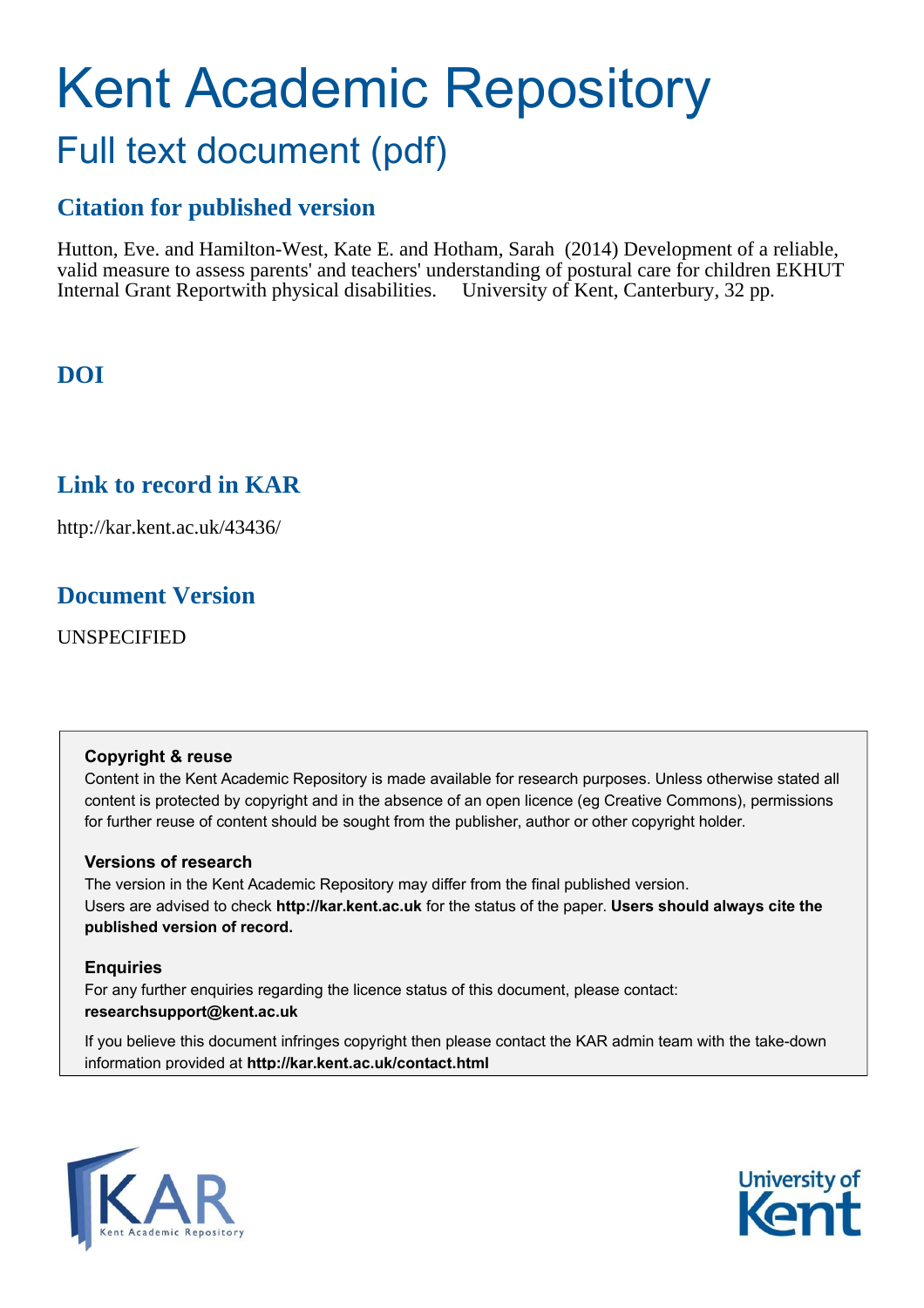# EKHUT Internal Grant Report

Development of a reliable, valid measure to assess parents' and teachers' understanding of postural care for children with physical disabilities.

> Eve  $H$ utton<sup>a</sup> East Kent Hospitals University Foundation Trust

Kate Hamilton-West $<sup>b</sup>$ </sup> Centre for Health Services Studies, University of Kent

Sarah Hotham<sup>b</sup>

Centre for Health Services Studies, University of Kent

Acknowledgements

 This study was supported by an award in 2011 from East Kent Hospitals University Foundation Trust, Internal Project Grant Scheme. The researchers would like to thank all those who responded to the online questionnaire and the members of the Steering Committee listed below.

Wendy Body; John Cornwall; Sharon Godden; Siobhan Gray; Maggie Gurr; Jan Jensen; Annette King; Judi Mortimore; Terry Pountney; Ian Townsend; Val Wood; Graham Williams.

No conflict of interest noted'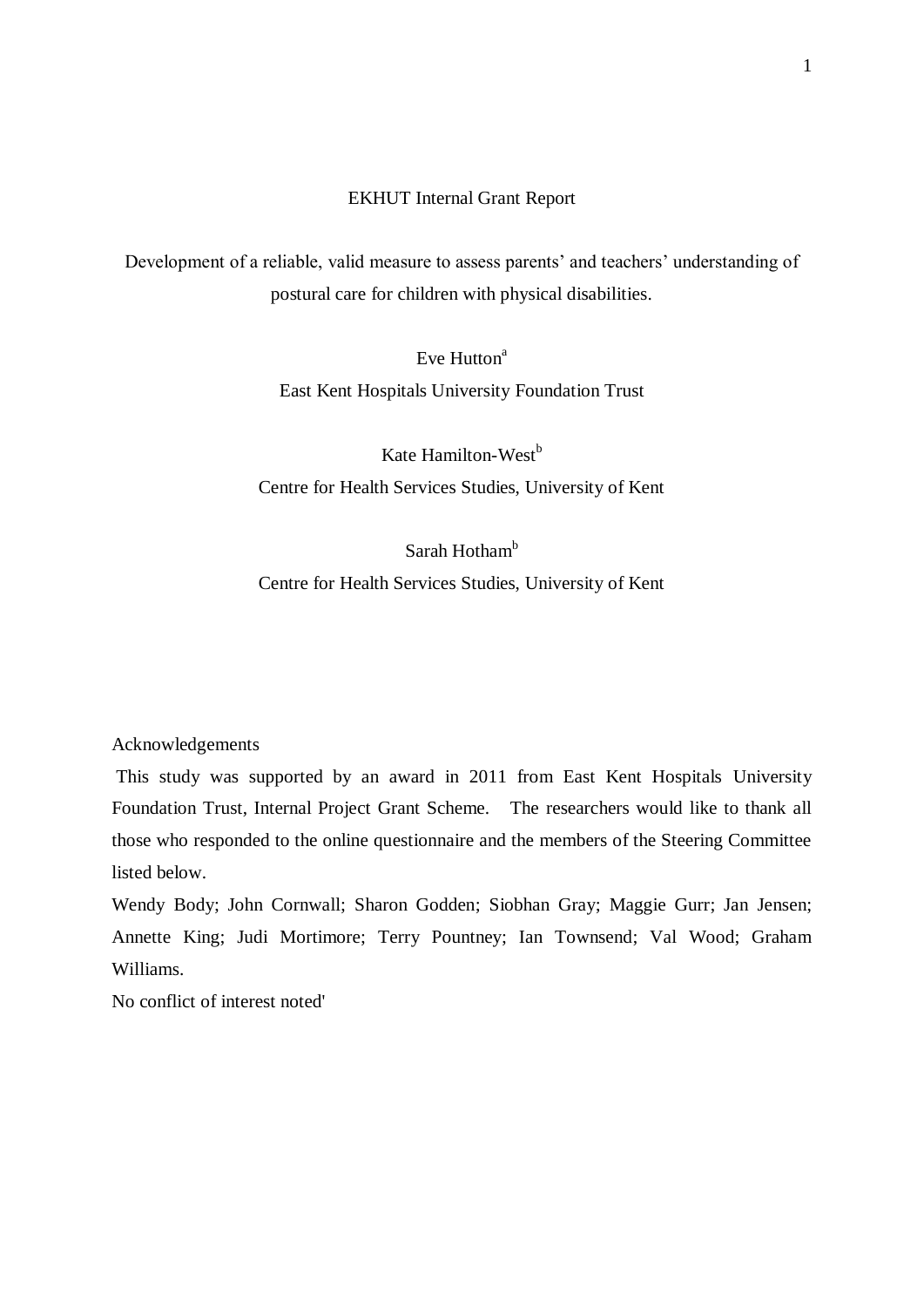# **Table of Contents**

| ,我们也不能在这里的时候,我们也不能在这里的时候,我们也不能会在这里的时候,我们也不能会在这里的时候,我们也不能会在这里的时候,我们也不能会在这里的时候,我们也 |  |
|----------------------------------------------------------------------------------|--|
|                                                                                  |  |
|                                                                                  |  |
|                                                                                  |  |
|                                                                                  |  |
|                                                                                  |  |
|                                                                                  |  |
|                                                                                  |  |
|                                                                                  |  |
|                                                                                  |  |
|                                                                                  |  |
|                                                                                  |  |
|                                                                                  |  |
|                                                                                  |  |
|                                                                                  |  |
|                                                                                  |  |
|                                                                                  |  |
|                                                                                  |  |
|                                                                                  |  |
|                                                                                  |  |
|                                                                                  |  |
|                                                                                  |  |
|                                                                                  |  |
|                                                                                  |  |
|                                                                                  |  |
|                                                                                  |  |
|                                                                                  |  |
|                                                                                  |  |
|                                                                                  |  |
|                                                                                  |  |
|                                                                                  |  |
|                                                                                  |  |
|                                                                                  |  |
|                                                                                  |  |
|                                                                                  |  |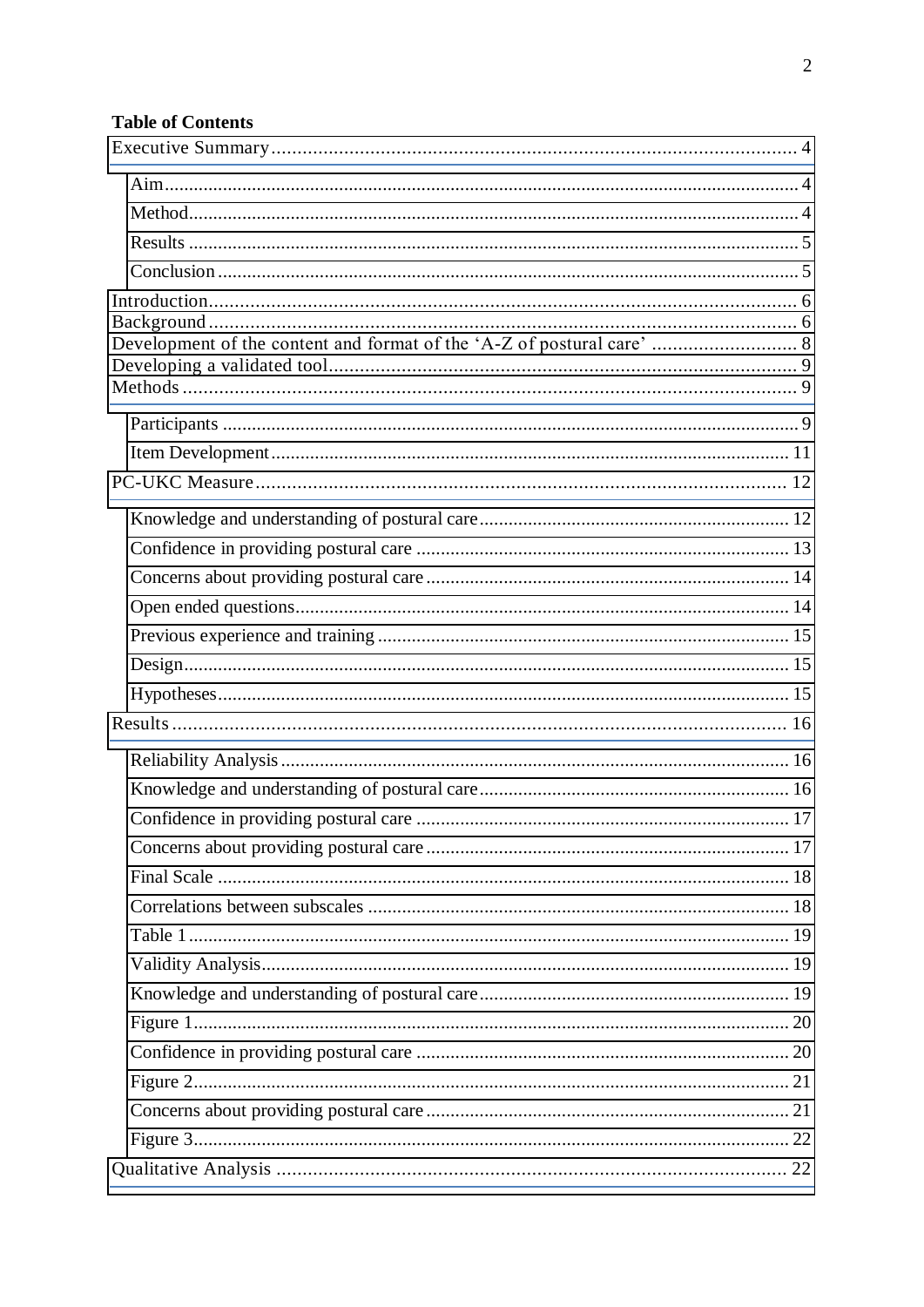<span id="page-3-2"></span><span id="page-3-1"></span><span id="page-3-0"></span>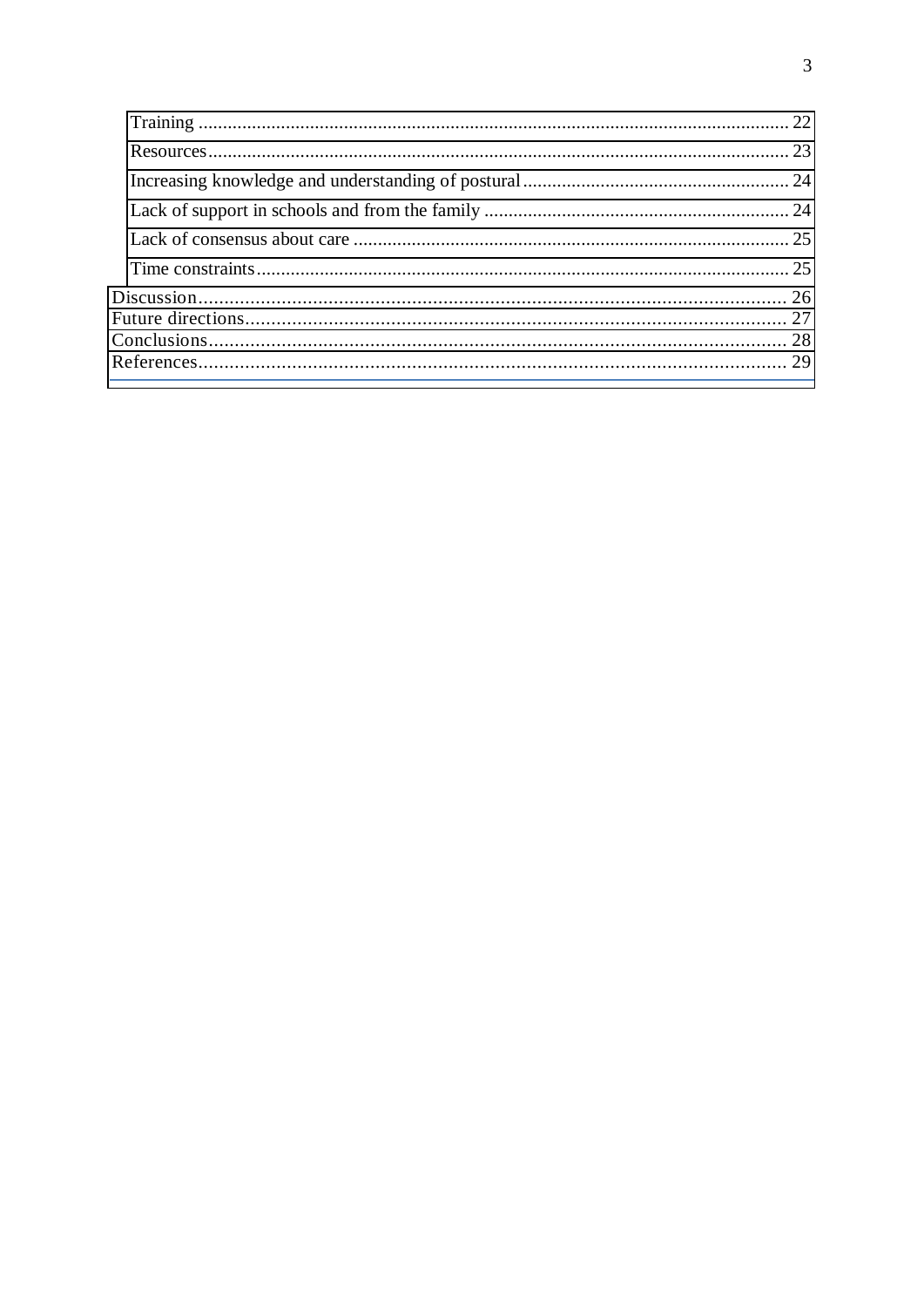# **Executive Summary**

<span id="page-4-0"></span>Schools play an important role in facilitating the day time aspects of postural management programmes for children with physical disabilities, enabling children to participate at school and engage in functional tasks associated with school work; however, the majority of teachers and teaching assistants are inexperienced and lack confidence in how to manage the needs of children with a physical disability (Hutton & Coxon 2010).

"Definition: A postural management programme is a planned approach encompassing all activities and interventions which impact on an individual's posture and function. Programmes are tailored specifically for each child and may include special seating, night-time support, standing supports, active exercise, orthotics, surgical interventions, and individual therapy sessions. Gericke (2006)

A small exploratory study of the views of teachers and teaching assistants recommended that information about postural care be made widely available to parents and teachers in order to assist them in their role as care givers for children with disabilities. In response to these findings, a booklet, the "A-Z of Postural Care" was developed by a team of researchers, therapists, teachers and parents of children with a disability (Hutton et al., 2009).

#### <span id="page-4-1"></span>**Aim**

The aim of this study was to develop and validate an outcome measure designed to assess teachers" and parents" understanding, and knowledge of postural care, together with their confidence in providing such care. This measure will be used in the evaluation of a training programme, based on the content of the " A-Z of postural care" as a before and after measure of parents and teachers understanding, knowledge and confidence of postural care.

#### <span id="page-4-2"></span>**Method**

An initial list of questionnaire items was developed via discussions with occupational therapists, physiotherapists, parents and teachers, based on the content of the A-Z of postural care. Items were designed to assess knowledge and understanding of postural care for children with disabilities; two further subscales were included to assess, confidence and concerns in relation to providing postural care in the school and/or home environment. The outcome measure was then tested for validity and reliability on 152 participants. Participants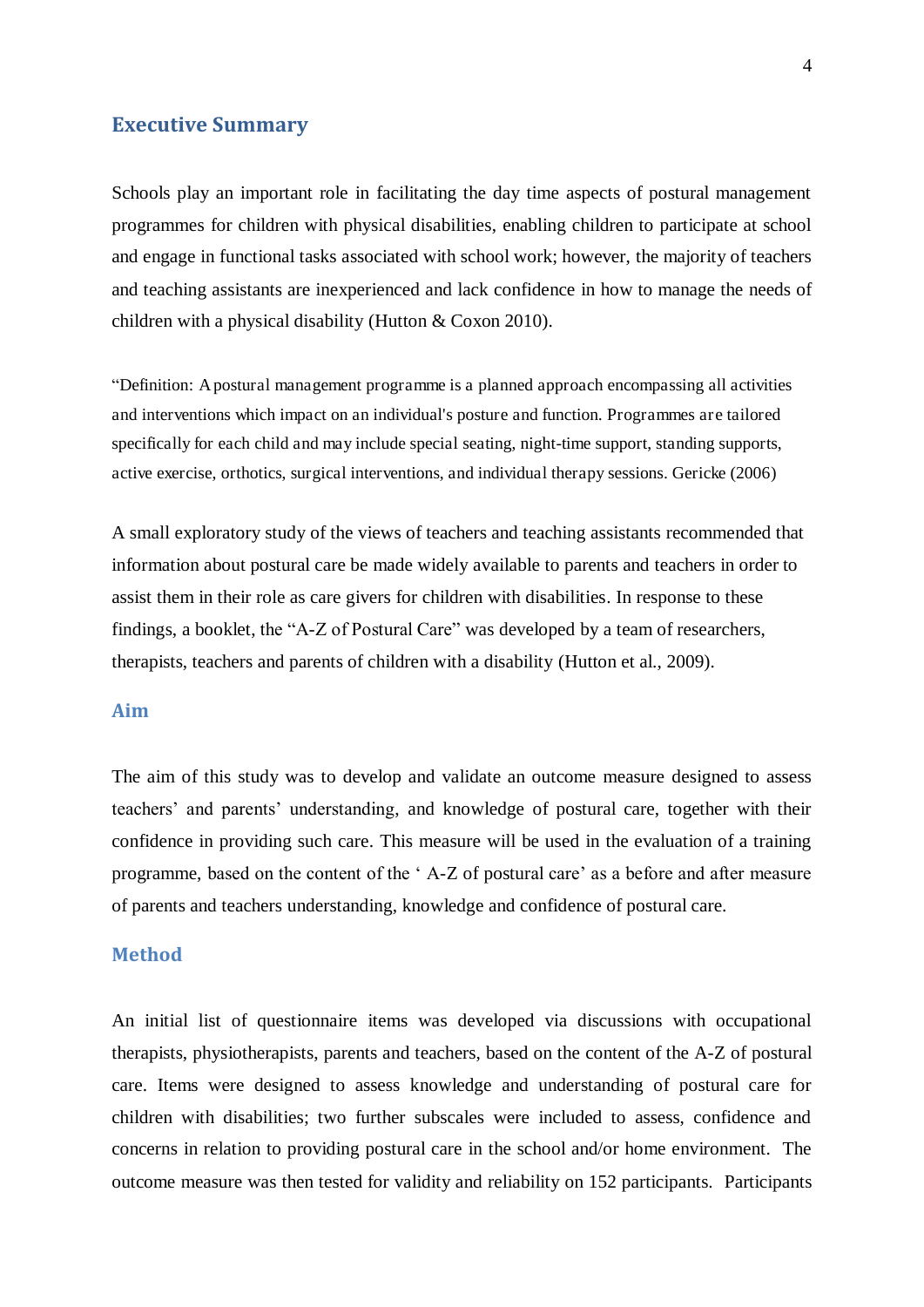were recruited from a range of professions and were divided in to two groups to enable a comparison of scores between an experienced/knowledgeable group (e.g., occupational therapists and physiotherapists) and a less experience/knowledgeable group (e.g., medical engineers, student physiotherapists, teachers).

# **Results**

To assess the reliability of the scale we examined Cronbach"s Alpha (a measure of internal consistency) for each of the three subscales and for the total scale. Results indicate adequate reliability ( $>$ .70) for all three subscales (Knowledge and Understanding:  $\alpha$  = .96; Confidence:  $\alpha$  = .92; Concerns:  $\alpha$  = .87) and for the total scale (  $\alpha$  = .82). Known groups validity analysis was also conducted to determine the validity of the measure. "K*nown groups'* expectation was defined as the experienced group showing statistically significant higher levels of knowledge, understanding and confidence, while also demonstrating lower levels of concerns compared to less experienced group. In line with expectations, the more experienced group had higher levels of knowledge and understanding ( $M = 65.97$  vs.  $M = 54.45$ , p <.001); and confidence ( $M = 77.76$  vs.  $M = 63.64$ ,  $p < .001$ ); and lower levels of concerns ( $M = 12$ . 81 vs.  $M = 15.98$ , p<.001) than the less experienced group.

#### <span id="page-5-0"></span>**Conclusion**

These results suggest that the outcome measure known as the "postural care, understanding knowledge and confidence scale" (PC-UKC), is a valid measure of understanding, knowledge and confidence when providing postural care. This measure will be used as a before and after measure of parents and teachers knowledge and confidence which will form part of a wider evaluation of a training programme, based on the content of the 'A-Z of postural care'.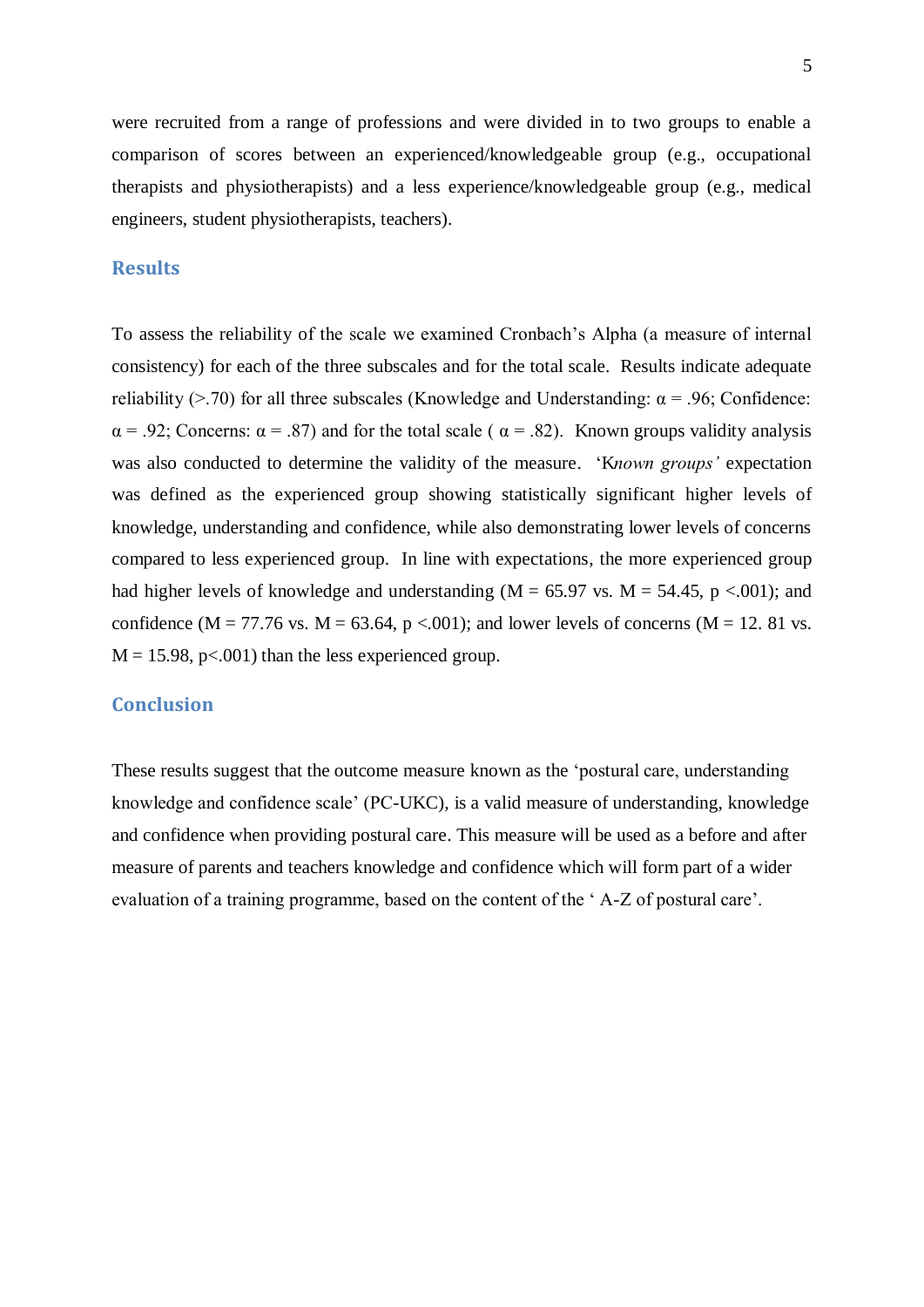#### **Introduction**

This report describes the development of a validated tool - Postural Care, Understanding, Knowledge and Confidence (PC-UKC), which is designed to assess the understanding, knowledge and confidence of parents and teachers when providing day time postural care. The development of this tool is one aspect of a scheme of research that began with the exploration of the views of teachers and teaching assistants about their role in delivering postural care programmes in schools, and led over a period of two years to the development of an information booklet, the A-Z of postural care and a training programme for parents and teachers which is to rolled out across Kent, Surrey and Sussex in 2012-2013. This validated tool will be used as a before and after measure and part of the evaluation of the training programme designed to support parents and teachers at home and school (Hutton & Coxon 2010).

# **Background**

A significant number of children with a physical disability have a motor impairment that puts them at risk of deformity, compromises their function, and can lead to longer-term health problems including pneumonia, malnutrition, oesophageal reflux, impaired respiratory function and constipation (Veugelers et al., 2005). Cerebral palsy (CP) is the most common cause of motor impairment in young children, occurring in 2 to 3 per 1000 live births (Cans, 2000, SCPE 2004). Conservative therapeutic management of posture (see Box 1 Gericke, 2006) is currently the preferred treatment option, this approach has been demonstrated to limit motor impairment and improve motor control (Knapp & Cortes, 2002; Farley, 2003; Scrutton, Damiano & Mayston, 2004; Stavness 2006; Smith-Zuzovsky & Exner, 2004). In the context of the school setting, where provision of appropriate positioning of a child is important in facilitating comfort and promoting learning and functional ability, the benefits of adaptive seating to the activity performance and quality of life for children with disabilities is of particular significance (Saarni, 2007; Ryan et al., 2009; Rigby, Ryan, & Campbell, 2009; Ryan, in press).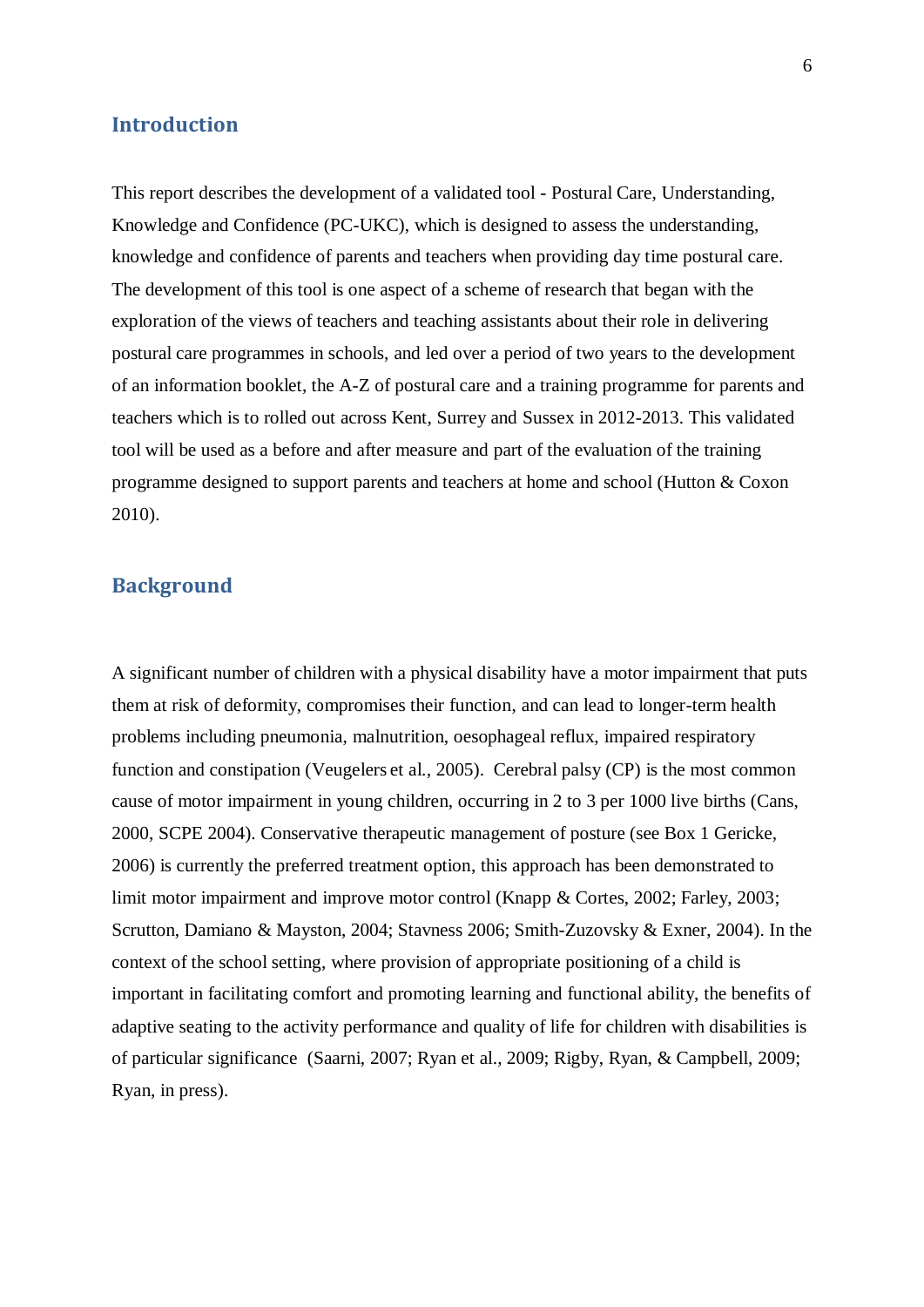A consensus statement has defined postural management as;

"..a planned approach encompassing all activities and interventions which impact on an individual"s posture and function. Programmes are tailored specifically for each child and may include specialised seating, night –time support, standing supports, active exercises, orthotics, surgical interventions and individual therapy sessions." (Gericke, 2006)

<span id="page-7-0"></span>To ensure the best possible care is provided to all children, occupational therapists and physiotherapists must work closely with parents and teachers, since they are the main care givers (Lightfoot, 2002; Humphreys & Poutney, 2006). There are, however, numerous challenges to the successful implementation of this collaborative approach. Many parents and teachers report that they receive insufficient information and support from therapists (Hutton & Coxon, 2008). The problems associated with this lack of support are compounded by the recognised stresses associated with looking after a physically disabled child (Mukherjee, Lightfoot & Sloper, 2000). Postural care programmes consume considerable resources, this includes the provision of complex equipment including specialist seating and standing frames, these items are challenging for parents and teachers to adjust, manage and maintain (Audit Commission, 2003; Healthcare Comission, 2008). There are also known manual handling risks to carers of children with physical disabilities (Contact a family, 2004; Beresford, 1994). Teachers require relevant information conveyed in a meaningful and understandable way in order to manage a child"s needs at school (Avramidis & Norwich, 2002).

These same barriers, to providing good postural management for children with physical disabilities attending mainstream schools, were also highlighted in research conducted by Hutton and colleagues. An exploratory study revealed that lack of comprehensive understanding of postural care amongst teachers and assistants acted as a barrier to the inclusion of children in the mainstream classroom (Hutton, 2008; Hutton & Coxon, 2011). Consultation with parents suggested that they feel similarly unsupported and that appropriate information and practical support from therapists about how to implement therapy programmes and use equipment varied (Hutton & Coxon, 2008). It is important therefore that parents and teachers are provided with sufficient information and support to implement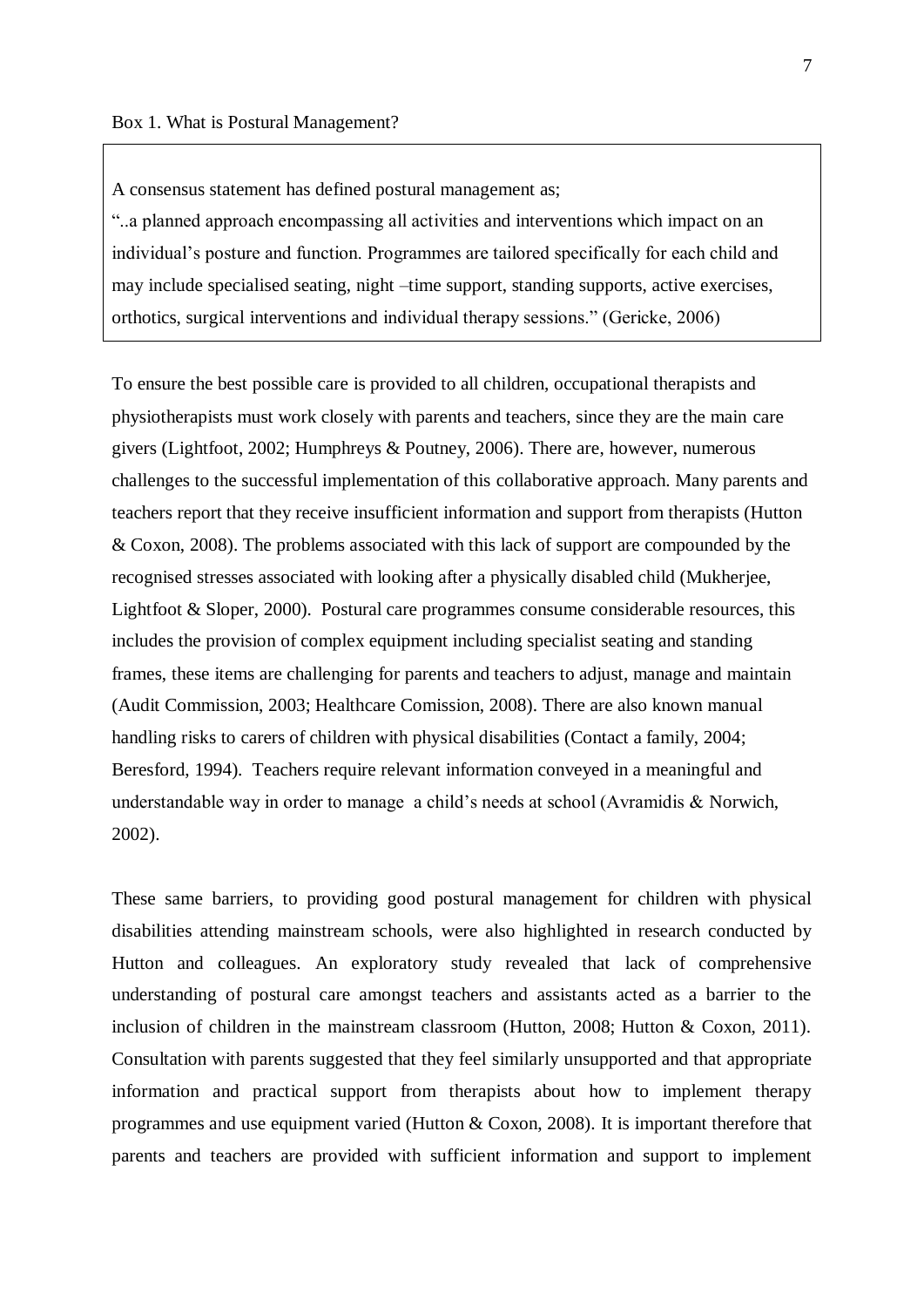postural management programmes without risks to health and safety (to either the adult or child). It is belived therefore that greater understanding of the fundamental principles underpinning postural care by parents and teachers, could improve concordance with therapeutic goals, having positive benefits to the child"s postural function and well-being (Poutney, Mulchahy, Clarke & Green, 2004).

<span id="page-8-0"></span>Based on the results of this small exploratory study, and the recommendation that information and support to be made available to parents and teachers, an A- Z guide of postural care was developed and distributed.

# **Development of the content and format of the 'A-Z of postural care'**

<span id="page-8-1"></span>The 'A-Z of postural care' is a pocket sized booklet which provides accessible information and practical advice for teachers and parents about postural care. It was developed in response to the information gaps identified above and was developed by the therapists, researchers, parents and educators who formed the advisory group to the research study that explored the views of teachers and teaching assistants in mainstream primary schools (Hutton et al., 2009). The aim was for the booklet to raise awareness of good posture and its impact on every child"s ability to learn and engage with the curriculum; highlighting the particular issues of children with physical impairments at school. Data gathered during the exploratory study had identified the important part that humour played in information sharing about the management of posture and this informed the content and style of the booklet. The "A-Z of postural care" was designed in bright colours and produced in cheque-book size for ease of accessibility. The 'A-Z of postural care' has been well received by academics, practitioners, parents and teachers involved in the field of postural management. In 2011 the specialist section of the Chartered Society of Physiotherapists (ACPC) organised the distribution of the booklet to its membership .

<span id="page-8-2"></span>Following the distribution of the 'A-Z of postural care' plans were made to develop an education program, based on the content of the booklet, to be made available to parents of children with disabilities and teachers and teaching assistants in mainstream schools who are responsible for children with physical disabilities. The educational program aims not only to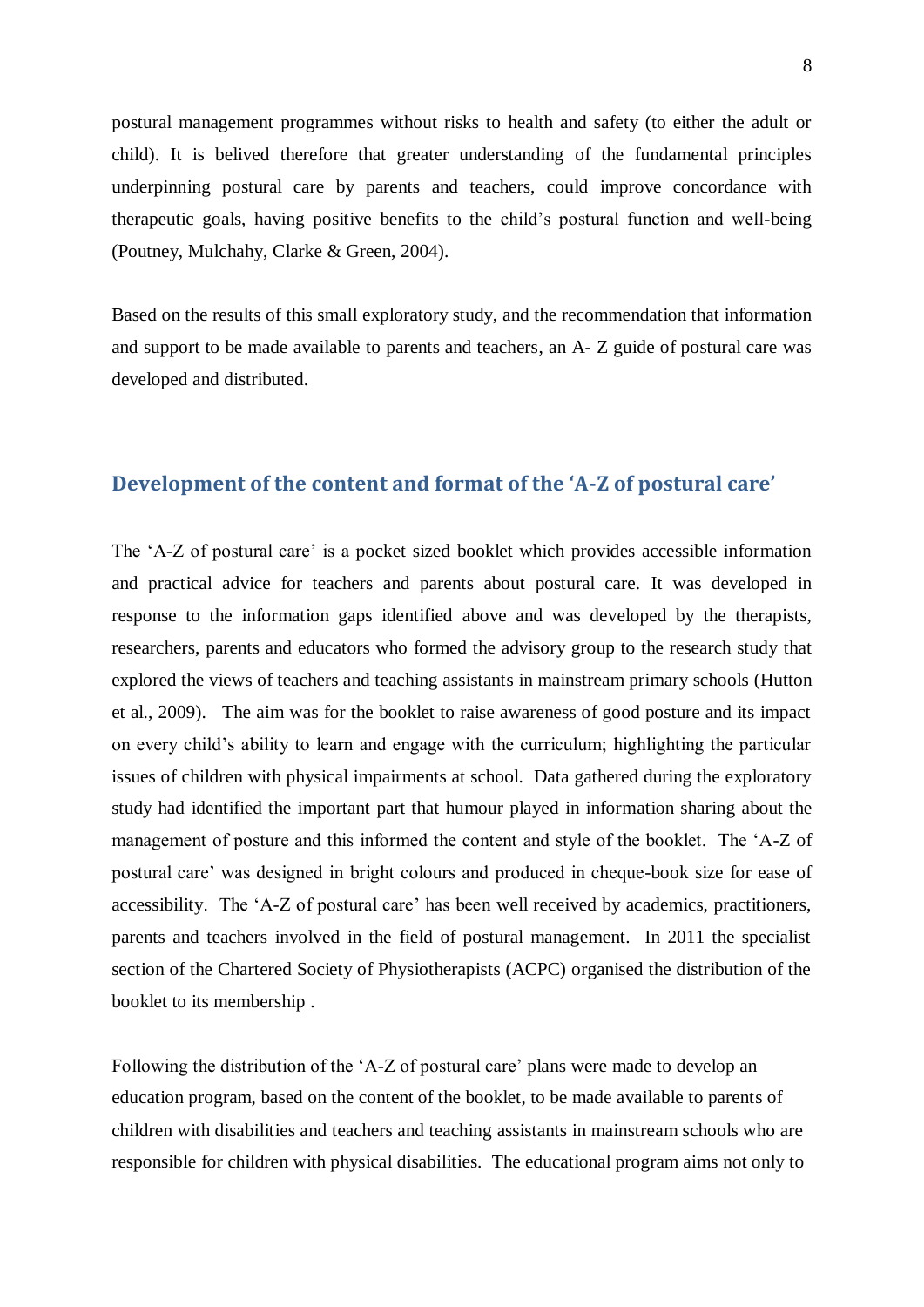improve knowledge and understanding of postural care, but also to enhance parents" and teachers" confidence in relation to providing postural care in the school and/or home environment.

# **Developing a validated tool**

Before we can develop this education program it is first necessary to devise a measurement tool to assess the constructs we intend to target in the current project. (i.e. knowledge, understanding and confidence in relation to postural care for children with disabilities), since no such measure could be identified. It is important that this measure is context specific (i.e. it assesses understanding, knowledge and confidence in the context of postural care for children with disabilities attending mainstream school) and that items are relevant to the target population (parents of children with disabilities and teachers/ teaching assistants who are responsible for the day-time postural needs of children with physical disabilities).

The current research therefore aimed to develop and validate a population and contextspecific measure of parents' and teachers' understanding, knowledge and confidence in relation to postural care for children with physical disabilities. We refer to this scale as the "postural care, understanding knowledge and confidence scale" (PC-UKC).

# **Methods**

#### **Participants**

The sampling strategy was driven by the need to form two groups based on the extent to which individuals were experienced and knowledgeable about postural care. This requires the recruitment of a sample that will be experts in this area to compare against a group with less expertise; therefore we needed to target professionals in this area. It is important to have these two populations as a comparison to provide a test of "known groups validity" (i.e. occupational therapists/physiotherapists would be expected to have greater knowledge of postural care than students training in these professions).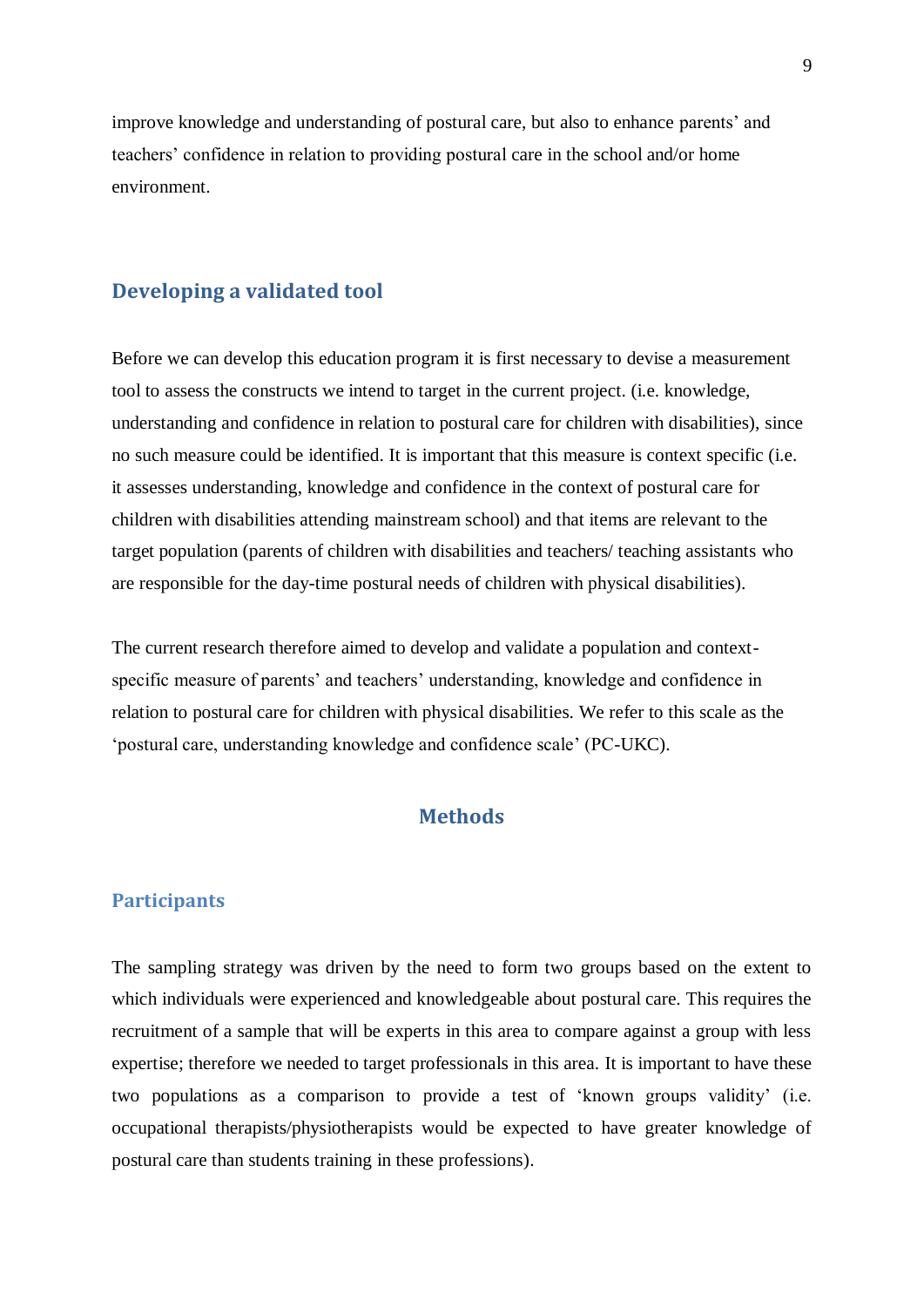<span id="page-10-0"></span>Accordingly,  $N = 152$  participants (138 females and 14 males, M age = 40.5 years, range = 22- 60 years,  $SD = 10.25$ ), were recruited via a number of paths. First, occupational therapists and physiotherapists who work with children and young people were recruited via an advert placed in the newsletter for the specialist sections within the College of Occupational Therapists (SS CYPF) and the Chartered Society of Physiotherapists (APCP). Second, a link to the online questionnaire was placed on a discussion board of a specialist website which acts as an information exchange and on line resource for professionals and others interested in postural care (http://www.posture24.com/).

Third, therapists, but also other groups including parents and carers of those with a disability, engineers and sales representatives involved in the technical and commercial aspects of postural care were also invited to participate at the annual conference of the Posture & Mobility Group. The PMG is a special interest group set up to disseminate information and advance knowledge about the posture and mobility needs of individuals with disabilities http://www.pmguk.co.uk/Home).

Part of the sampling strategy involved identifying individuals who had some knowledge of postural care but were likely to be less knowledgeable than qualified practitioners. To this end an invitation to participate was circulated amongst students on relevant courses at Canterbury Christ Church University via a Blackboard (virtual learning environment) announcement.

Teachers with experience of special educational needs were invited to participate by members of the advisory group who circulated information about the online questionnaire with links to the specialist teaching service and teachers working in special schools in Kent.

For the purpose of the validity analysis this sample was split in to two groups based on professional status. Occupational therapists and physiotherapists formed the experimental group  $(n = 111)$  and 'other' professions, students and parents formed the comparison group  $(n = 111)$  $= 41$ ). Dividing the sample in to two groups enabled the comparison of mean scores on the scale between a group experienced and knowledgeable in postural care (physiotherapists and occupational therapists) and a less experienced /knowledgeable group (e.g., student OTs and physiotherapists, medical engineer).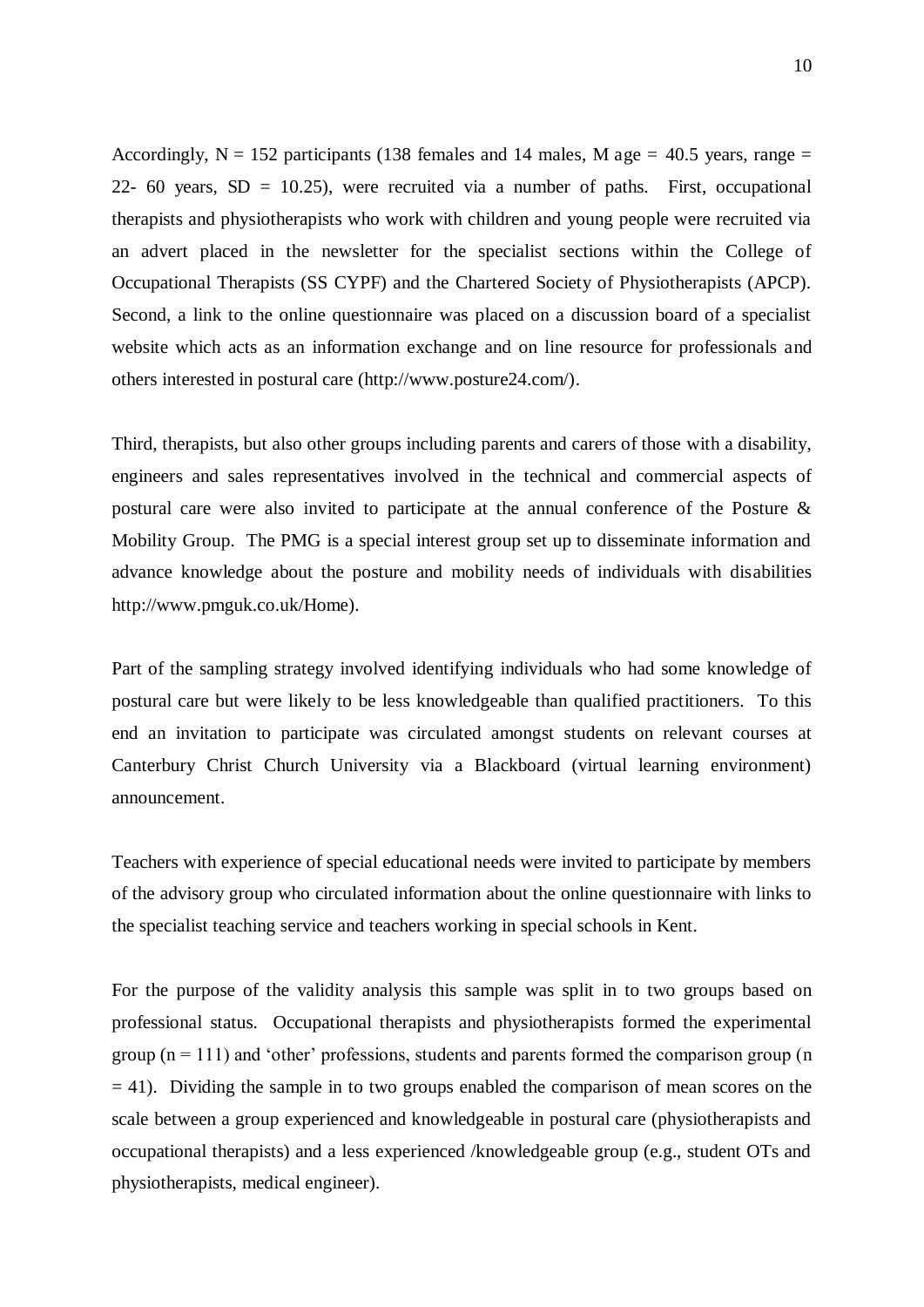As an incentive all participants were offered the chance to enter a prize draw to win one of two £25 gift vouchers. Ethical approval for the study was gained from the School of Psychology, University of Kent and all participants were treated in accordance to the ethical guidelines issued by the University of Kent and the British Psychological Society

# **Item Development**

The initial phase of development was built around the main themes within the A-Z postural guide.

- Knowledge about equipment and other practical aspects of postural  $\bullet$ care
- Knowledge and understanding of the principles of postural care
- Knowledge and understanding about inclusive education for children with physical disabilities and potential barriers to inclusion.
- Identifying and dealing with the emotional challenges, stresses and anxieties associated with providing postural care
- Awareness of self care, risk and manual handling
- The team approach
- Call to action and contact details.

<span id="page-11-0"></span> The next step was to develop the questions around these themes. This part of the development involved consultation with a number of different stakeholders involved in postural care to ensure all relevant areas were covered.

First, the advisory group that had been involved in the original development of the A-Z were asked to discuss and feedback ideas about the scale to the researcher. This group included occupational therapists, physiotherapists, parents, teachers and researchers. The advisory group provided feedback on the content of the scale and provide examples of situations based on real life scenarios and lived experience of those working in schools and parents at home.

<span id="page-11-1"></span> Next, a draft questionnaire had been developed this was distributed to four NHS therapists" and a specialist teacher who were involved in the dissemination of the A-Z within primary schools in East Kent. Their feedback helped to further refine the questionnaire in terms of the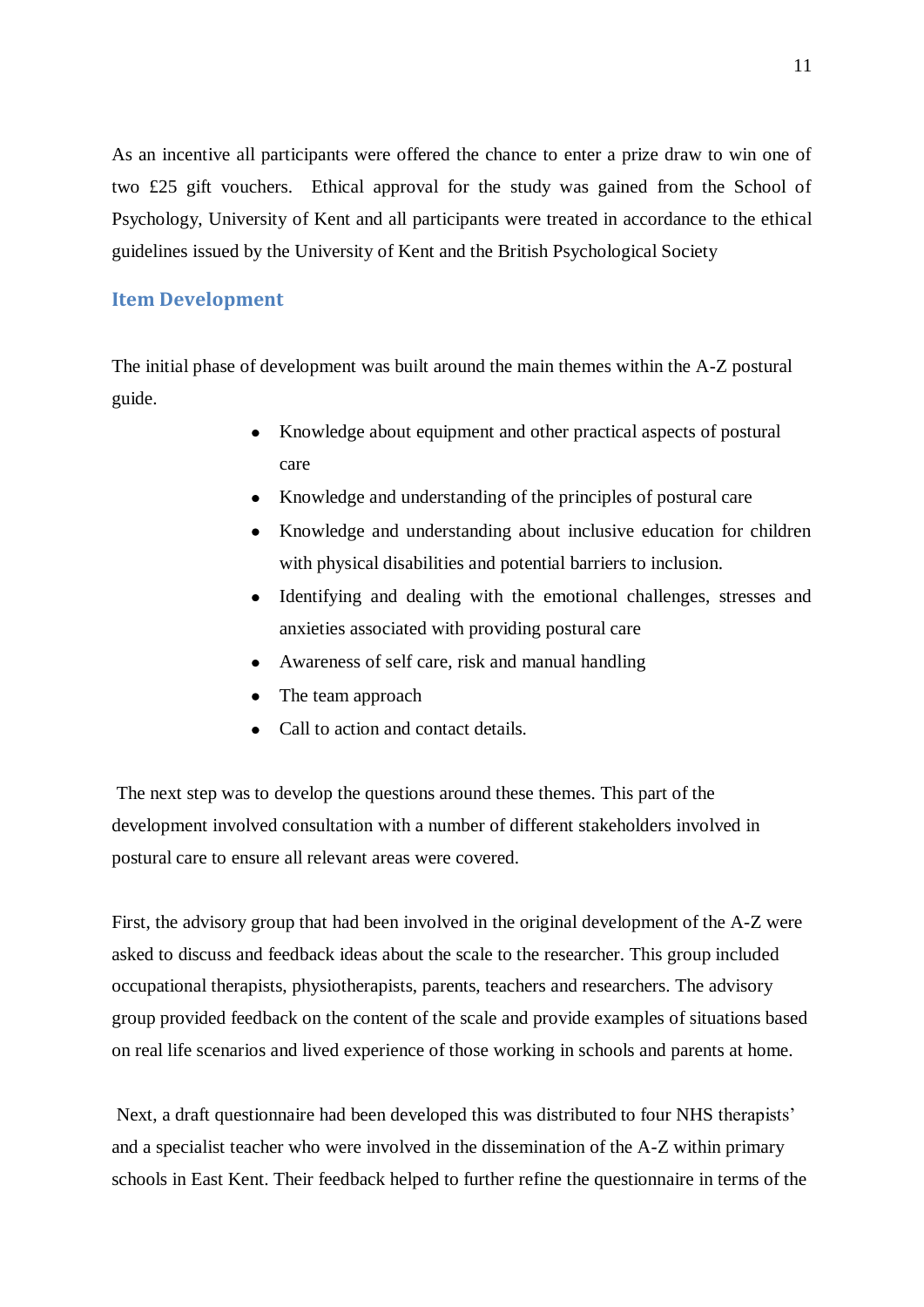choice of item, the phrasing of the questions and the technical detail of the questionnaire. Time was taken to ensure the wording of the questionnaire was appropriate to the populations under consideration. The aim was to avoid technical terms and to use language that would be familiar to both teachers and parents. It was felt appropriate to separate the questionnaire into sections; knowledge about postural care, confidence in applying the principles of postural care and concerns about postural care. A further section relevant only to teachers enquired about the curriculum and school environment.

Third, a final version of the questionnaire was circulated to the advisory group for consideration prior to an online version that was developed to capture data from the sample of physiotherapists, occupational therapists, students, teachers and others described below.

The result was a multifactorial 74-item questionnaire (PC-UKC), which reflects the notion that providing postural care requires understanding of individuals" capabilities across a number of areas. Accordingly the PC-UKC scale consisted of the following subscales: (1) knowledge and understanding of postural care; (2) confidence in providing postural care; (3) concerns about providing postural care.

# <span id="page-12-0"></span>**PC-UKC Measure**

The scale includes a number of different response formats including a 4-point Likert scale from 1 (strongly disagree) to 4 (strongly agree) on which participants were asked to rate their level of agreement to a set of questions. Open-ended questions were also included to further explore previous training and possible concerns about providing postural care. Scores for each subscale were totalled, with a higher score indicating elevated levels of knowledge/ understanding, confidence and concerns.

#### **Understanding and Knowledge of Postural Care**

This subscale contains 21 items split across three components that covered different areas of understanding and knowledge when providing postural care. The first of these components was related to knowledge and understanding of equipment, and included 8 items. Responses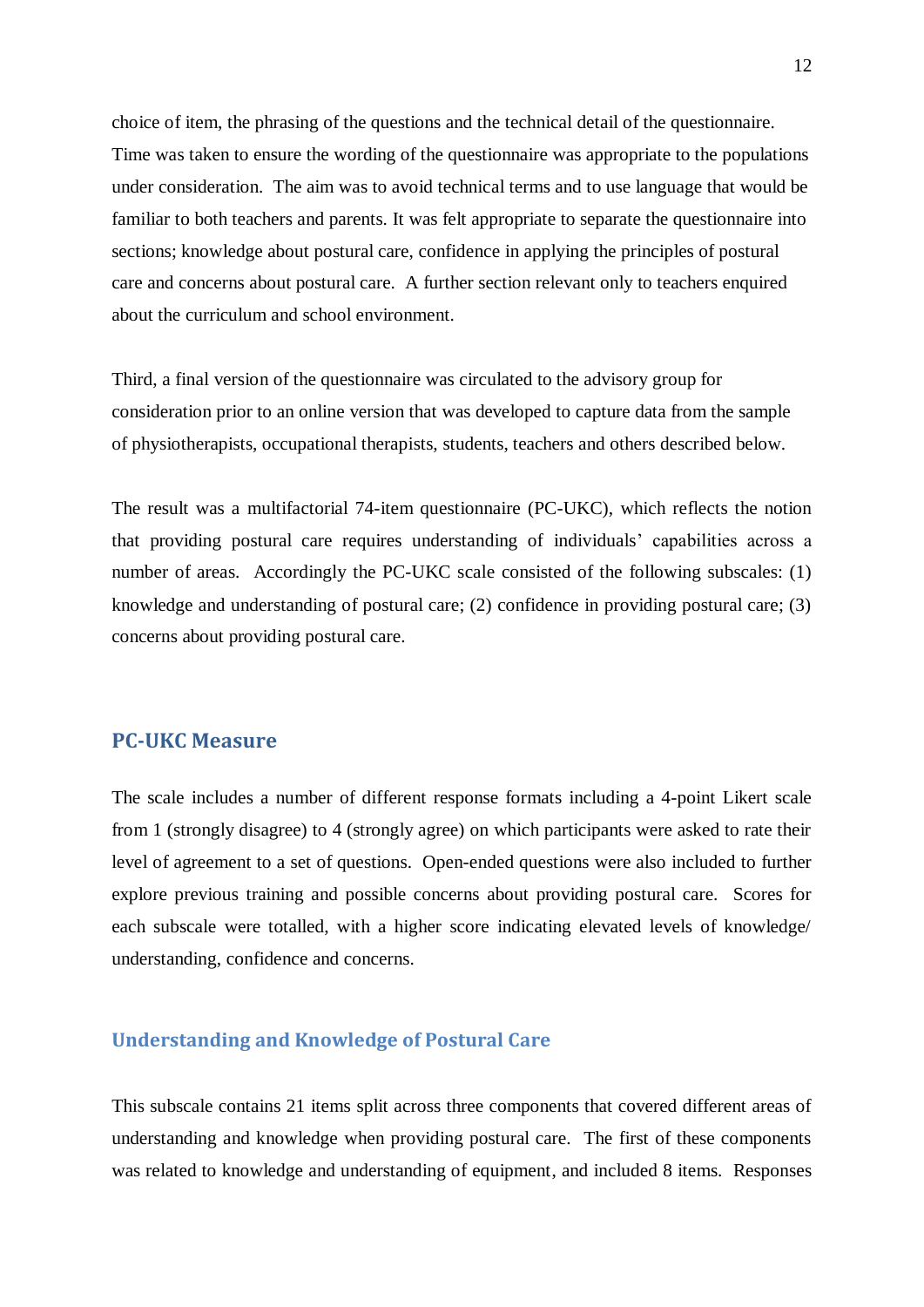for this component were measured on a 4 point Likert-type scale from 1 (strongly disagree) to 4 (strongly agree). Example questions included "I know which pieces of equipment I am expected to adjust'; 'I understand how to adjust the equipment to make a child comfortable'.

The second component was related to knowledge and understanding of health and safety in relation to postural care and included 7 items. Responses for this component were again measured on a 4 point Likert-type scale from 1 (strongly disagree) to 4 (strongly agree). Example questions included 'If required I know how to move equipment safely'; 'I understand how to hoist safely".

<span id="page-13-0"></span>The third component assessed understanding about how postural care can benefit a child and included 5 items. Responses for this component were measured on a 3 point scale: 3 (Yes, I have sufficient knowledge already); 2 (I have some knowledge already but I would like to know more); 1 (I would like to enhance my knowledge and skills in this area). Example questions included "I understand how postural care may affect a child"s physical health; "I understand how postural care may affect a child"s learning".

### **Confidence in providing postural care**

<span id="page-13-1"></span>This subscale contained 22 items divided across three components covering different areas of confidence when providing postural care. The first of these components was termed "general confidence' and included 5 items. Three of the questions were measured on a 4 point Likerttype scale from 1 (strongly disagree) to 4 (strongly agree). Example questions included "I feel confident about providing postural care to a child with a disability"; "I am confident that if a child feels uncomfortable I will be able to assist them" The remaining two questions utilised a 10 point Likert-type scale 1 (not confident at all) to 10 (very confident) to assess the extent of an individual"s confidence. For example, "On a scale of 1 to 10 how confident do you feel about providing postural care to a child with a disability"?

The second component was termed 'confidence to overcome barriers' and included 9 items that were based on Bandura"s self-efficacy scale (Bandura, 1977). Bandura"s scale assesses how confident an individual is at completing a task in the face of difficult, potentially challenging situations. Therefore, in terms of the current measure, the situations were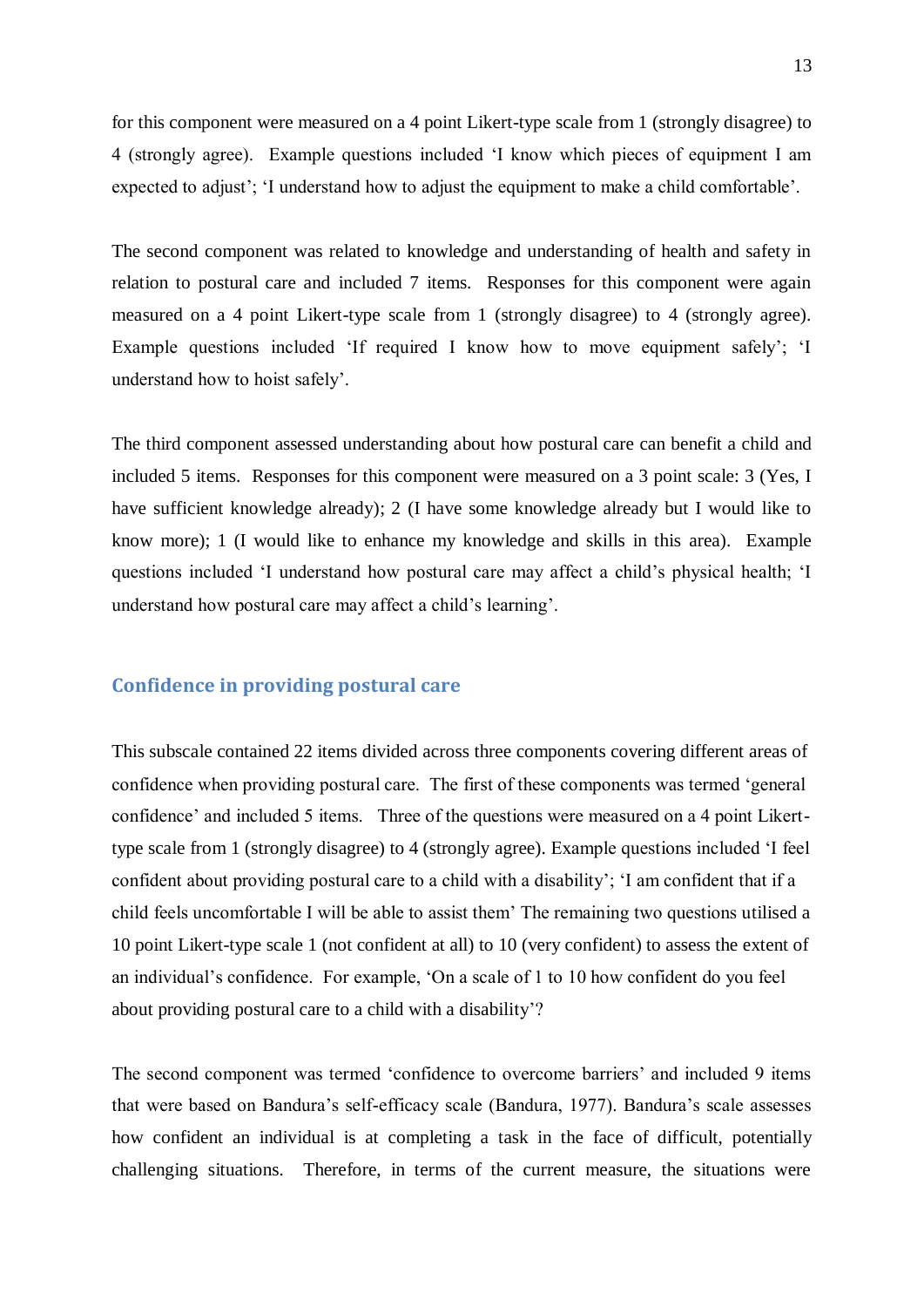<span id="page-14-0"></span>adapted so as to be relevant to the provision of postural care (e.g., I feel confident I can provide postural care, even if......... I do not have all the necessary equipment). Again responses for this component were measured on a 4 point Likert-type scale from 1 (strongly disagree) to 4 (strongly agree).

The third component was focused on confidence in using postural care equipment and included 8 items. Example questions included "I feel confident using seating equipment; "I feel confident enough to adjust desks and tables". Again responses for this component were measured on a 4 point Likert-type scale from 1 (strongly disagree) to 4 (strongly agree).

#### <span id="page-14-1"></span>**Concerns about providing postural care**

The final subscale contained 6 items focusing on concerns about postural care. This subscale included two components: concerns about the child and concerns about oneself. Concerns about the child included 4 items measured on a 4 point Likert-type scale from 1 (strongly agree) to 4 (strongly disagree). Example questions included "I am concerned that I might cause pain by moving a child into a different position"; "I am concerned I might be doing more harm than good".

<span id="page-14-2"></span>The second component focused on concerns about oneself and included 2 items and measured on a 4 point Likert-type scale from 1 (strongly disagree) to 4 (strongly agree) Example questions included "I am concerned I might not have access to the necessary resources to provide good postural care".

#### **Open ended questions**

Seven open ended questions were included so as to gain a deeper understanding of the challenges faced when providing postural care and to assess areas in which additional training may be useful. Example questions included "Can you think of anything else that would make it difficult for you to provide postural care to a child"; "Can you think of anything else that would make it easier for you to provide postural care to a child".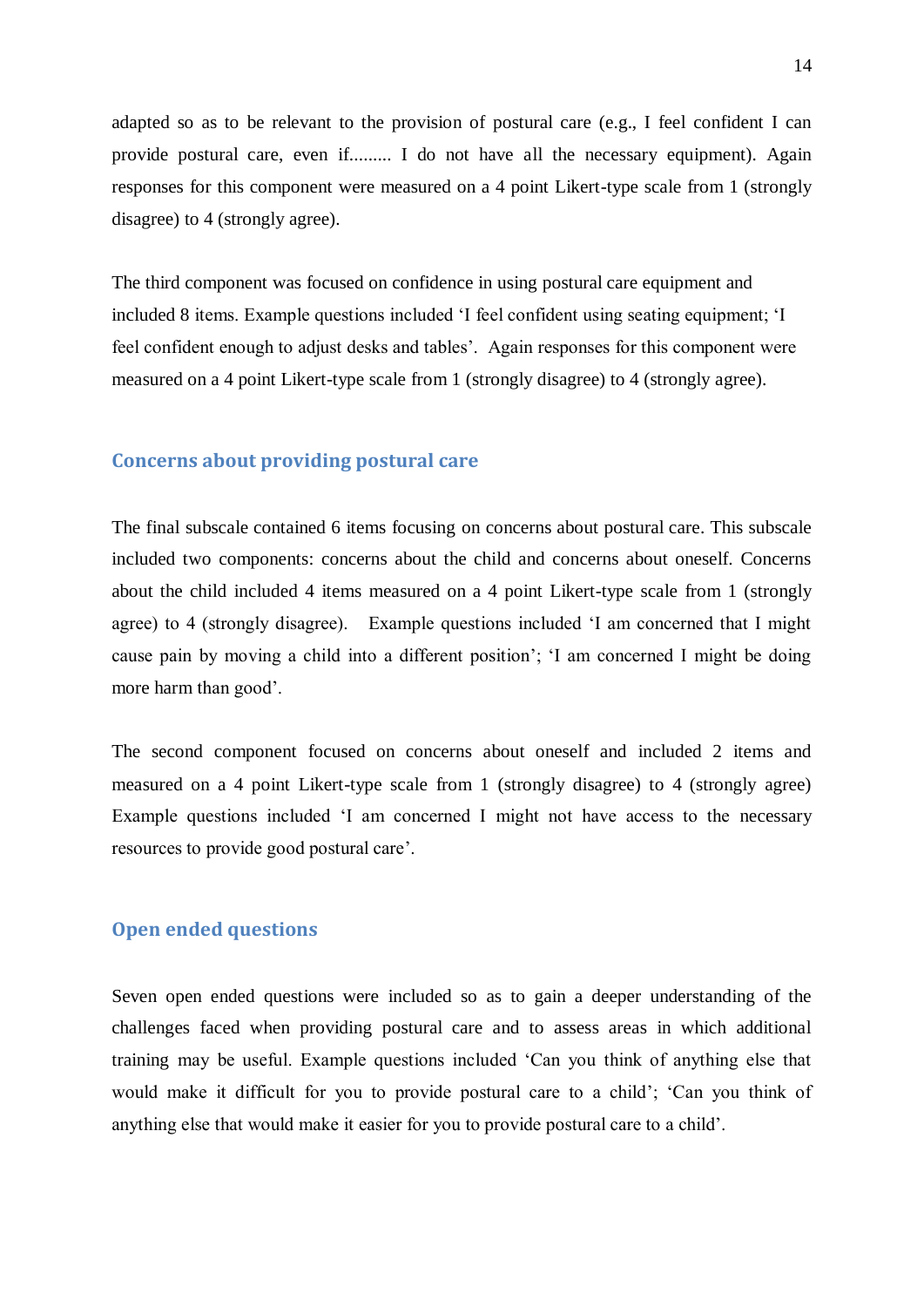#### <span id="page-15-0"></span>**Previous experience and training**

<span id="page-15-1"></span> Finally, a section of the questionnaire was also used to establish the extent to which individuals had previous experience using certain postural care equipment. Experience using Eight pieces of equipment (seating equipment, accessories on seating equipment, support chairs, standing frames, adjustable desks and tables, wheelchairs, hoists and slings, & toileting equipment) was assessed on a "yes", "no" format. Responses were scored "1"for yes and "0"for no; hence higher scores indicated more experience.

#### **Design**

The study employed a cross-sectional correlational design to establish reliability analysis (Cronbach"s alpha). Known groups validity (i.e., occupational therapists and physiotherapists would be expected to have greater confidence and knowledge of postural care compared to those in "other" professions) was also assessed utilising independent samples t-tests to establish if differences in understanding, knowledge, confidence and concerns between the two groups of participants were statistically significant (alpha level p<.05).

# <span id="page-15-2"></span>**Hypotheses**

- a) The reliability for the total scale and all subscales ( knowledge/understanding, confidence and concerns) will be at a Cronbach's alpha level  $>7$ .
- b) The know groups validity analysis will demonstrate statistically significant differences between the two groups. For example, experienced occupational therapists and physiotherapists will report higher levels of understanding/ knowledge and confidence of postural care compared to the group of less experienced participants. It is also expected that the level of concern about providing postural care will be lower in the experienced participants compared those who have less experience.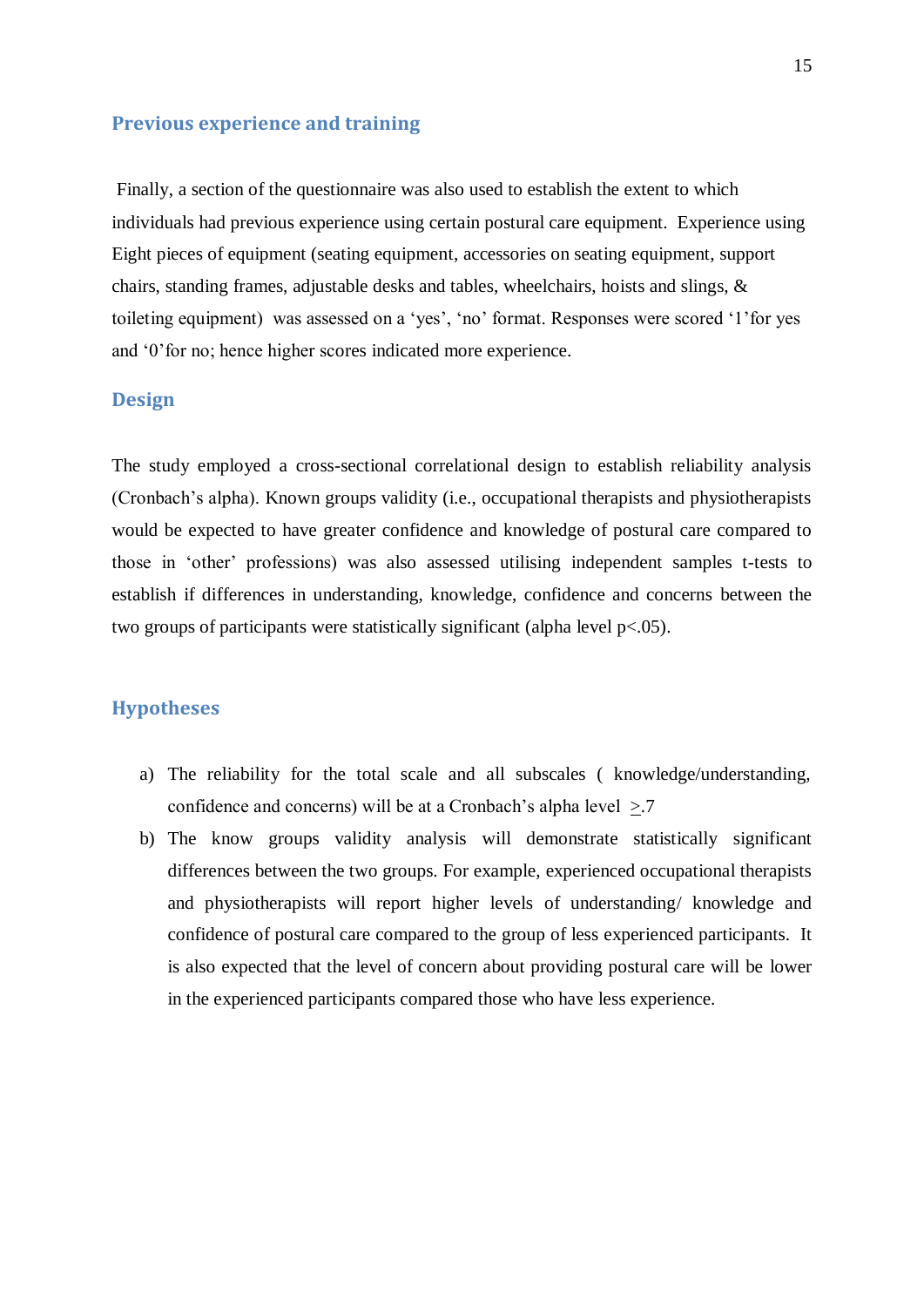# **Results**

#### <span id="page-16-0"></span>**Reliability Analysis**

Scale reliability analyses (Cronbach's alpha) were conducted to determine the internal consistency of the scale. Items with low item-total correlations  $\langle \langle .3 \rangle$  were excluded from the scale in order to obtain adequate scale reliability (alpha  $>$  7 for the total scale; alpha  $>$  6 for subscales).

As previously describe three subscales were included in the scale: (1) knowledge and understand of postural care; (2) confidence in providing postural care; (3) concerns about providing postural care. Reliability results for each of the three subscales will be examined separately before discussing the validity analysis.

# **Knowledge and understanding of postural care**

This subscale consisted of three components covering different areas of knowledge and understanding when providing postural care. The first of these components was related to knowledge and understanding of equipment and included 8 items ( $M = 26.21$ ,  $SD = 4.80$ ). Cronbach"s alpha of .93 demonstrated satisfactory internal consistency (Nunnally & Bernstein, 1994).

<span id="page-16-1"></span>The second component was related to knowledge and understanding of health and safety in relation to postural care and included 7 items ( $M = 24.20$ ,  $SD = 3.82$ ). A Cronbach's alpha of .96 for this element also demonstrates satisfactory internal consistency. The third component assessed understanding in relation to how postural care can benefit a child and included 5 items ( $M = 12.53$ , SD = 3.06). Once more Cronbach's alpha of .95 demonstrated satisfactory internal consistency.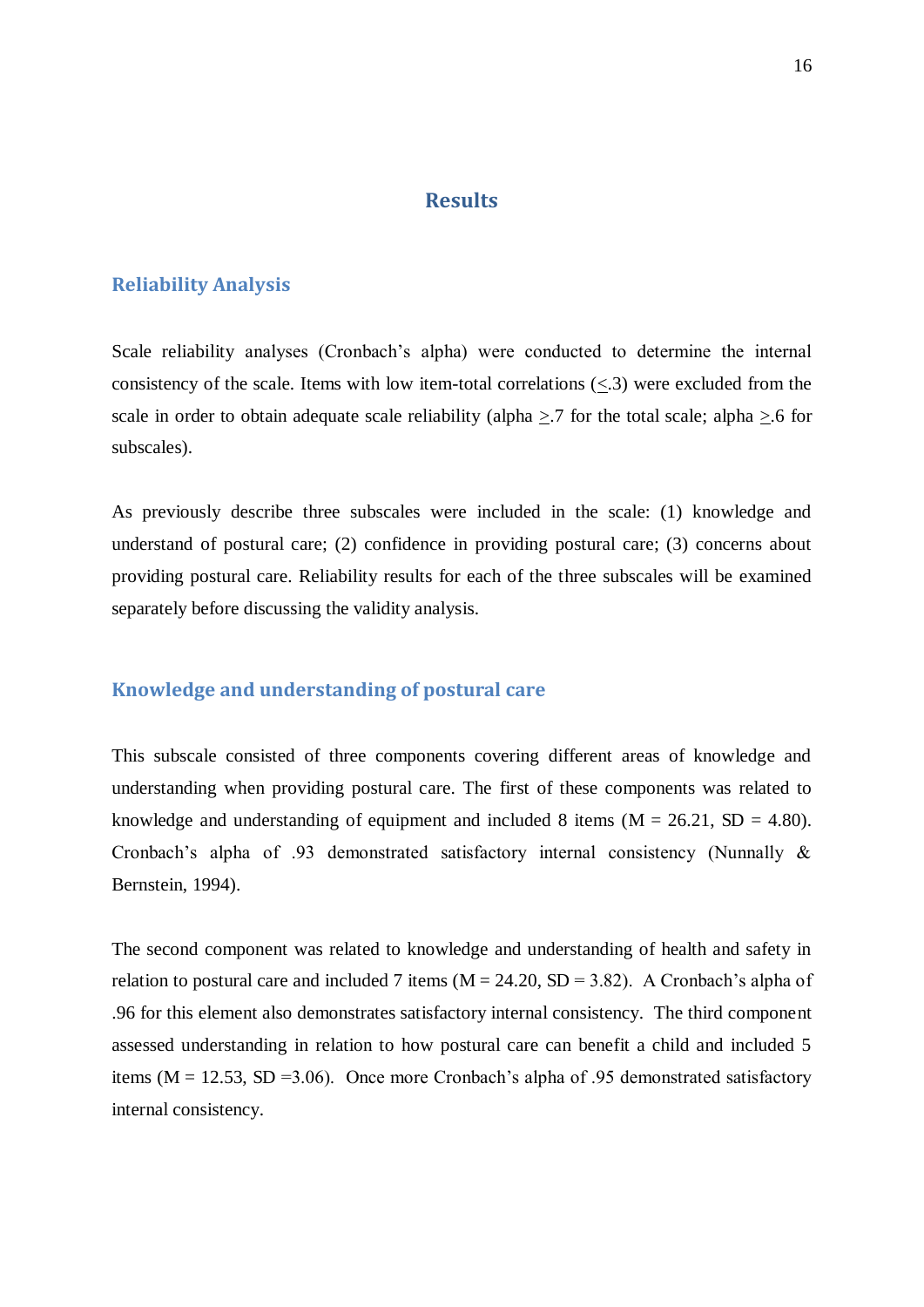Finally scores from all three components were totalled to form a "understanding and knowledge' subscale score. This 21 item subscale ( $M = 66.09$ ,  $SD = 10.59$ ) also demonstrated satisfactory internal consistency with a Cronbach's alpha of .96. All item-total correlations for the subscale were above the threshold of .3 (range = .59 - .84).

#### **Confidence in providing postural care**

<span id="page-17-0"></span>This subscale consisted of three components covering different areas of confidence when providing postural care. The first of these components was termed "general confidence" and included 5 items ( $M = 24.97$ ,  $SD = 6.08$ ). Cronbach's alpha of .84 demonstrated satisfactory internal consistency.

The second component was termed 'confidence to overcome barriers' and included 9 items  $(M = 23.88, SD = 4.19)$  that were based on Bandura's self-efficacy theory (Bandura, 1977). Again this second component of the confidence subscale reached a satisfactory Cronbach"s alpha level of .87.

<span id="page-17-1"></span>The third component assessed confidence using postural care equipment and included 8 items  $(M = 25.01, SD = 5.00)$ . Cronbach's alpha for this component of the subscale demonstrated satisfactory internal consistency at .91.

Finally scores from all three components were totalled to form a "confidence in providing postural care' subscale score. This 22 item subscale  $(M = 73.86, SD = 13.43)$  also demonstrated satisfactory internal consistency with a Cronbach"s alpha of .92. In addition all item-total correlations for the subscale were above the threshold of .3 (range = .37 - .86).

#### **Concerns about providing postural care**

The final subscale focused on concerns about postural care and included two components: concerns about the child and concerns about oneself. Concerns about the child included 4 items  $(M = 8.90, SD = 2.60)$ . The Cronbach's alpha for this component was again satisfactory at .87.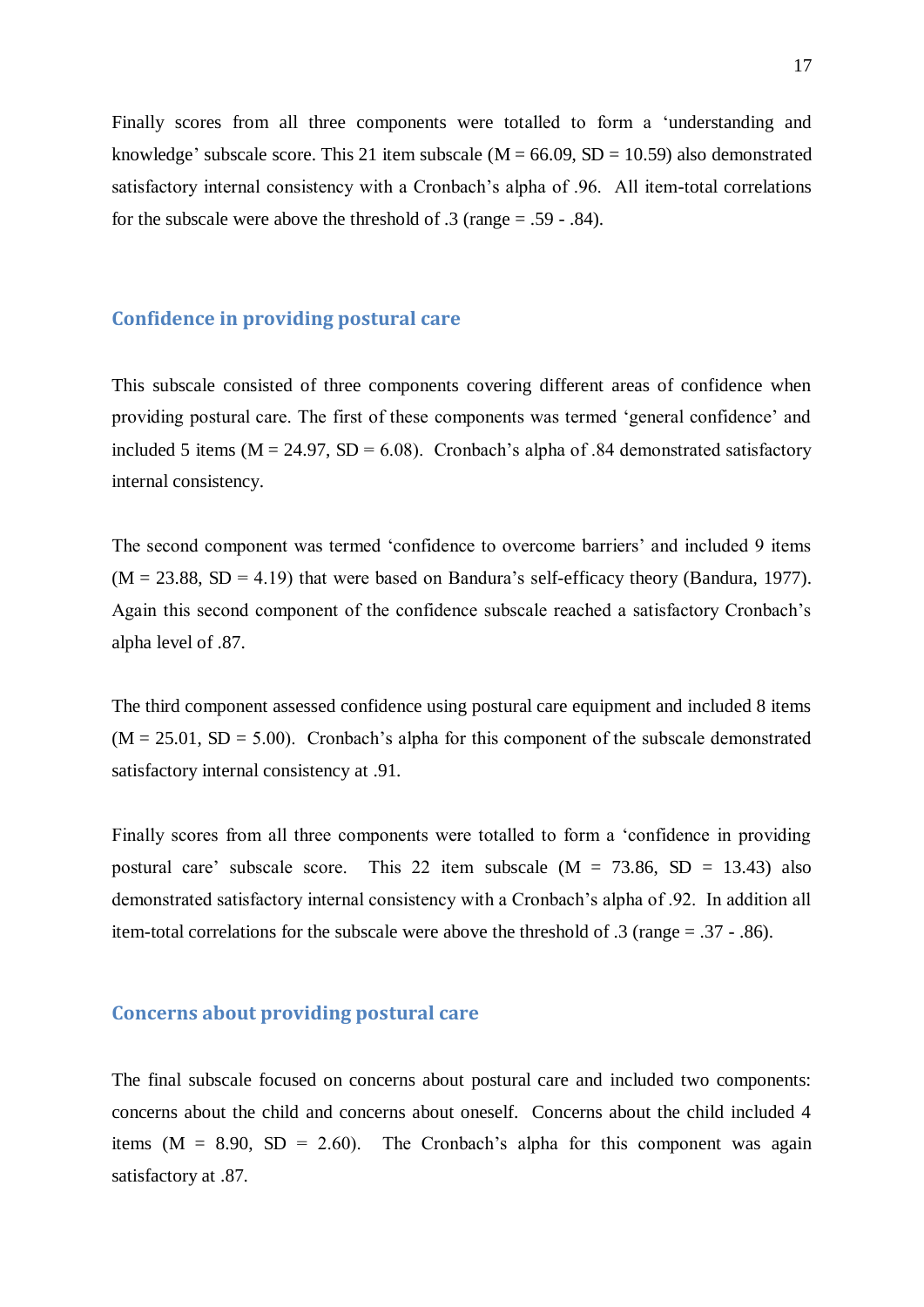<span id="page-18-0"></span>The second component focused on concerns about oneself and included 2 items  $(M = 4.78$ ,  $SD = 1.62$ ). The Cronbach's alpha for this component was also satisfactory at .84.

Finally scores from both components were totalled to form a "concerns about providing postural care' subscale score. This 6 item subscale ( $M = 13.69$ ,  $SD = 3.72$ ) also demonstrated satisfactory internal consistency with a Cronbach's alpha of  $.87$ . In addition all item-total correlations for the subscale were above the threshold of .3 (range = .50 - .80).

## **Final Scale**

<span id="page-18-1"></span>Although all subscales and the respective components demonstrated satisfactory internal consistency it was also important to confirm the reliability of the full scale. To this end, all three subscales were analysed to establish if the PC-UKC scale was a reliable measure. In line with the previous reliability results, Cronbach's alpha for the scale was .82, thereby demonstrating a satisfactory level of internal consistency. In addition all item-total correlations for the subscale were above the threshold of .3 (range = .70 - .89).

#### **Correlations between subscales**

<span id="page-18-2"></span>Correlations were also performed on the three subscales to further confirm the findings illustrated by the reliability analysis. Preliminary analysis revealed that scores on the scale were of 'non normal' distribution, with scores negatively skewed (too many high scores) Therefore all bivariate correlations were analysed using the Spearman"s correlation analysis.

Understanding and knowledge were highly positively correlated with confidence. That is, as levels of understanding and knowledge increased so did levels of confidence. In addition understanding and knowledge was negatively correlated with concerns. That is, as levels of understanding and knowledge increased, concerns about providing postural care decreased. Finally, the correlation between confidence and concerns was also negatively correlated. That is, as levels of confidence increase, concerns about providing postural care decrease. The correlations between the three subscales are detailed below in Table 1.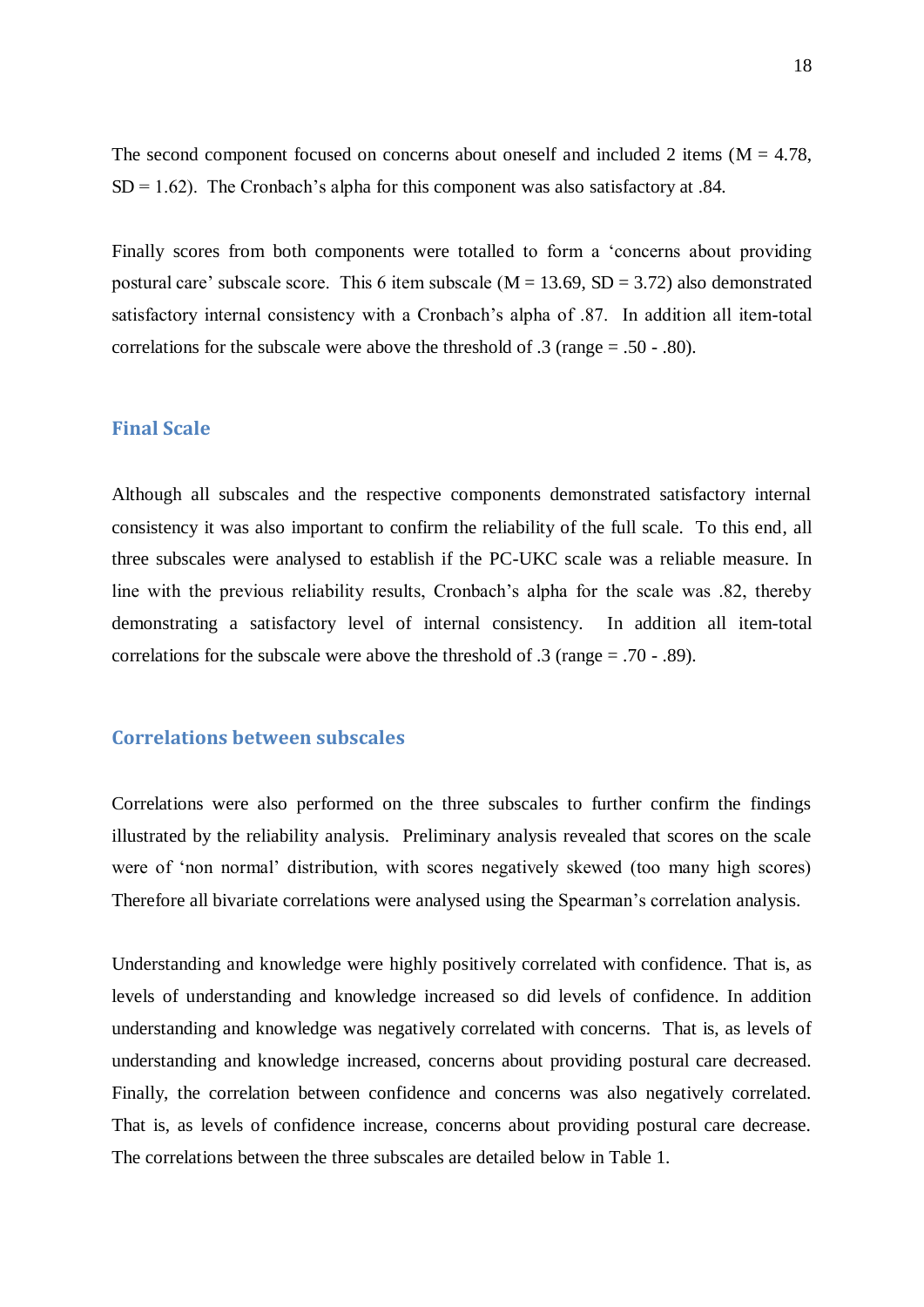# <span id="page-19-0"></span>**Table 1**

| Subscale   | M     | <b>SD</b> | ΚU       | Confidence | Concerns  |
|------------|-------|-----------|----------|------------|-----------|
| K U        | 66.09 | 10.59     |          | $.84**$    | $-.64**$  |
| Confidence | 73.86 | 13.42     | $.84**$  |            | $-0.72**$ |
| Concerns   | 13.68 | 3.72      | $-.64**$ | $-0.72**$  |           |

Bivariate correlations and descriptive statistics for the three subscales

\*\* Correlation significant at p<.01

#### **Validity Analysis**

To examine "known groups validity" independent samples t-test were utilised to establish if levels of understanding/knowledge, confidence, and concerns between the two groups (occupational therapists and physiotherapists vs. other professions) were statistically different. Again, due to the responses across both groups being of a 'non normal distribution' it was decided to utilise a non-parametric test (Wilcoxon"s Test) to examine potential differences between the two groups.

# <span id="page-19-1"></span>**Knowledge and understanding of postural care**

In line with expectations, levels of knowledge and understanding in the experienced group of Occupational Therapists and Physiotherapists were higher (Mdn  $= 71.00$ ) compared to the less experienced group of 'other' professions (Mdn  $=$  56.5). This difference between the two groups was significant:  $W_s = 1834.00$ ,  $z = -5.69$ ,  $p < .001$ ,  $r = -0.46$ . Mean values for the two groups for this subscale are displayed in Figure 1.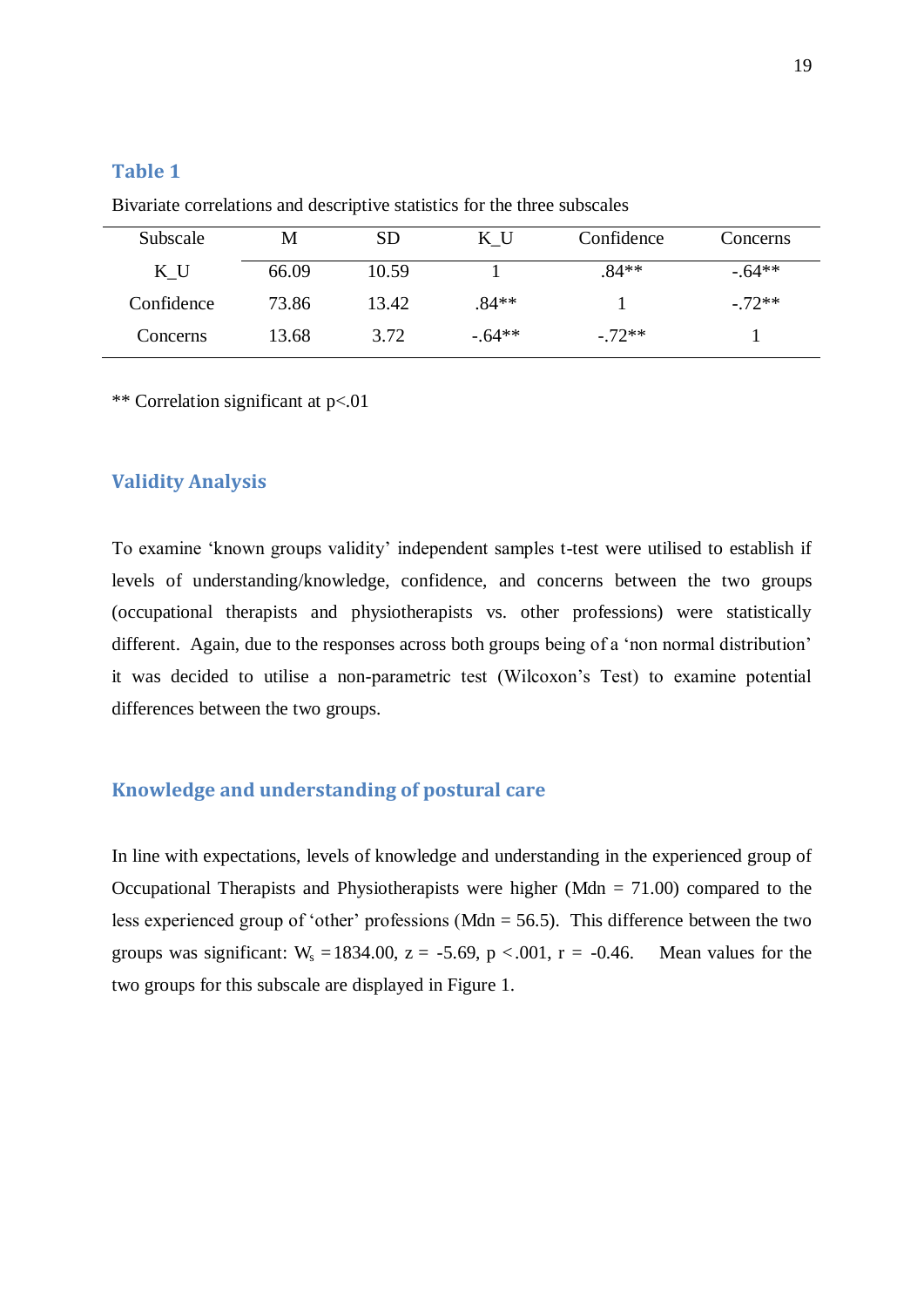# <span id="page-20-0"></span>**Figure 1**

Mean values for knowledge and understanding subscale.



# <span id="page-20-1"></span>**Confidence in providing postural care**

<span id="page-20-2"></span>In line with expectations, the group of experienced Occupational Therapists and Physiotherapists reported higher levels of confidence (Mdn  $= 78.50$ ) compared to the less experienced group of 'other' professions (Mdn  $= 63.00$ ). This difference between the two groups in confidence was also significant:  $W_s = 1953.00$ ,  $z = -5.19$ ,  $p < .001$ ,  $r = -0.42$ Mean values for the two groups for this subscale are displayed in Figure 2.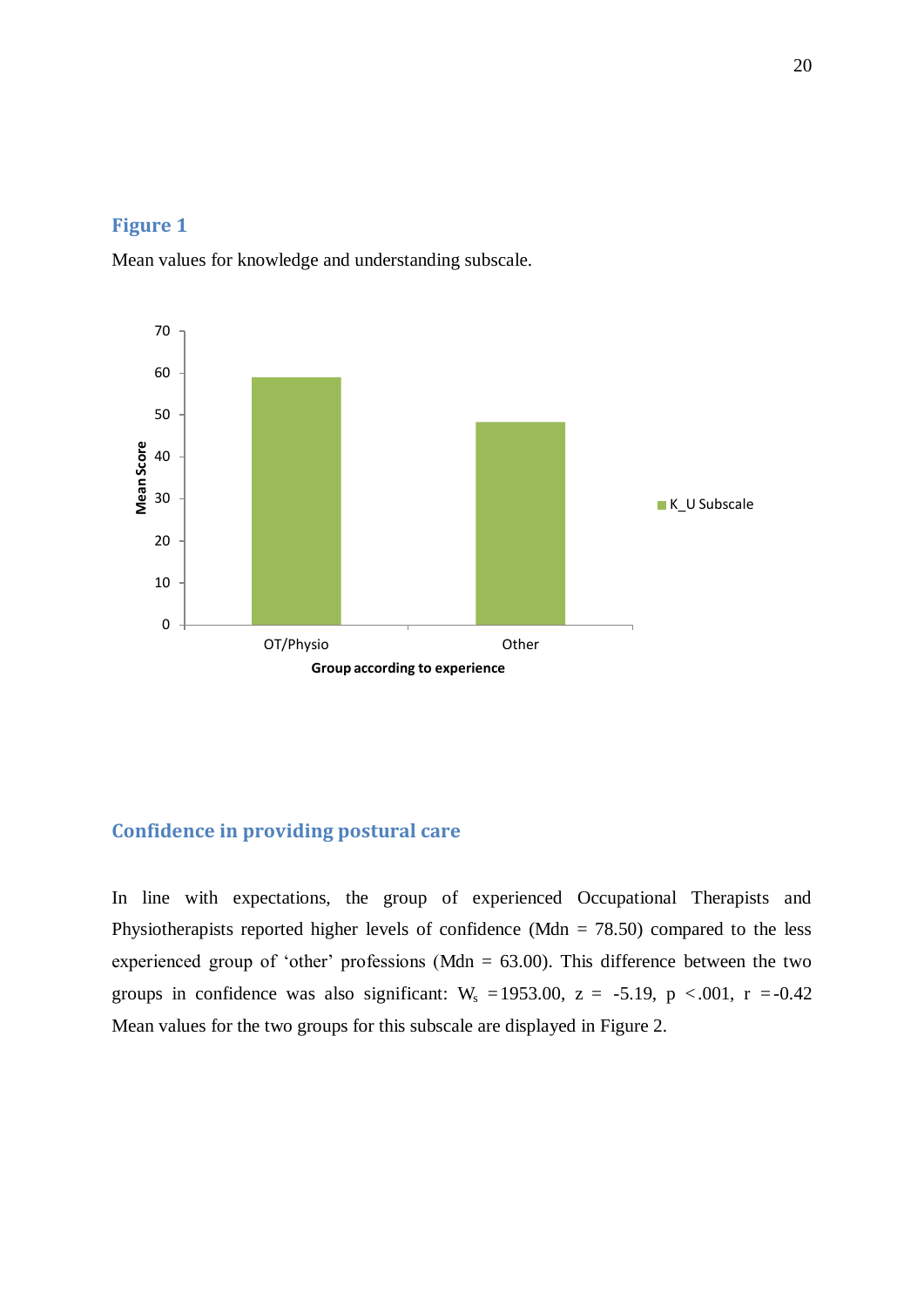#### **Figure 2**



Mean values for confidence when providing postural care subscale.

# <span id="page-21-0"></span>**Concerns about providing postural care**

<span id="page-21-1"></span>Finally, and again in line with expectations, the group of experienced Occupational Therapists and Physiotherapists also reported lower levels of concerns (Mdn  $= 13.00$ ) when providing postural care compared to the less experienced group of 'other' professions (Mdn  $=$ 17). Again, this difference between the two groups did reach an acceptable level of significance:  $W_s = 7303.00$ ,  $z = -4.60$ ,  $p < .001$ ,  $r = -0.37$ . Mean values for the two groups for this subscale are displayed in Figure 3.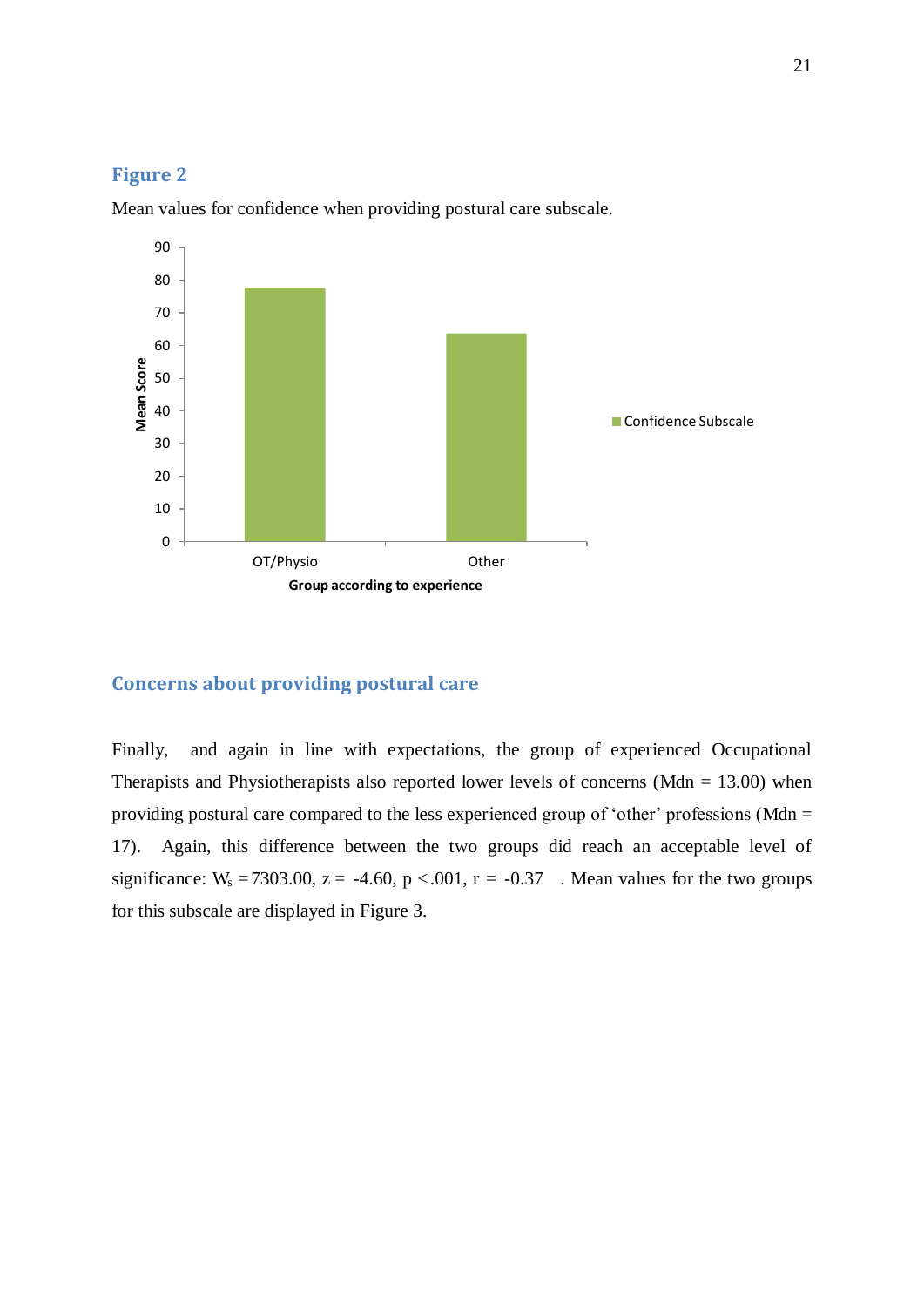#### **Figure 3**



Mean values for concerns when providing postural care subscale.

# <span id="page-22-0"></span>**Qualitative Analysis**

In addition to the quantitative analysis, the questionnaire also included a number of openended questions. The first of these questions asked participants to list "anything that would make providing postural care easier'. Overall 110 of the 152 participants provided a response to this question. An analysis of these responses revealed a number of common themes outlined below.

# **Training**

A number of responses emphasised the benefit that further training (for themselves and for others) would have. For example the importance of training all individuals involved in providing postural care: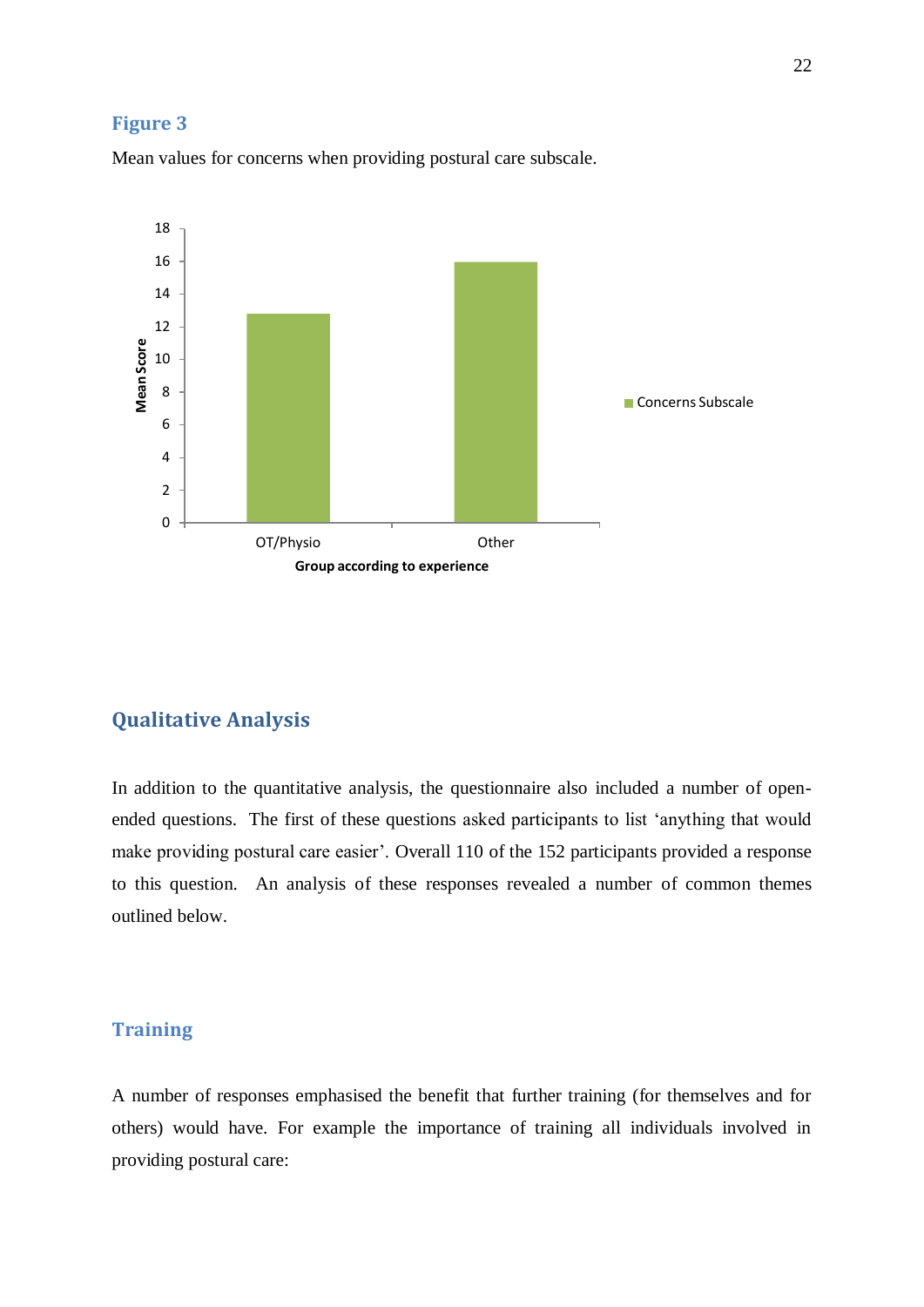*"Training to school and support staff to enable them* to learn the advantages of postural management and so they get confident in using different equipment and in *aligning children properly"* (Participant 121)

<span id="page-23-0"></span>*"If everyone in the medical profession, education, respite placements and parents had*  access to good training on the importance and benefits of postural care and ways to *consider and respect the individual child's needs"* ( Participant 55)

Participants also commented that an increase in their own training would also make things easier:

"More practical experience at university /practical sessions with educational sessions *from postural OTs"* (Participant 38)

*"More training on* special seating and moulding: (Participant 174)

#### **Resources**

The need for increased resources – staff, funding, equipment- was also a prevalent theme that ran through many of the responses. For example, responses highlight issues across areas such as access to equipment:

"Quicker access to appropriate equipment" (Participant 109)

<span id="page-23-1"></span>"Adequate access to equipment. Shared equipment store across health, social care *and education would reduce a lot of waste and provide prompt solutions to needs".* (Participant 90)

A need for more appropriately trained staff: *"More staffing with appropriate experience"* (Participant 50)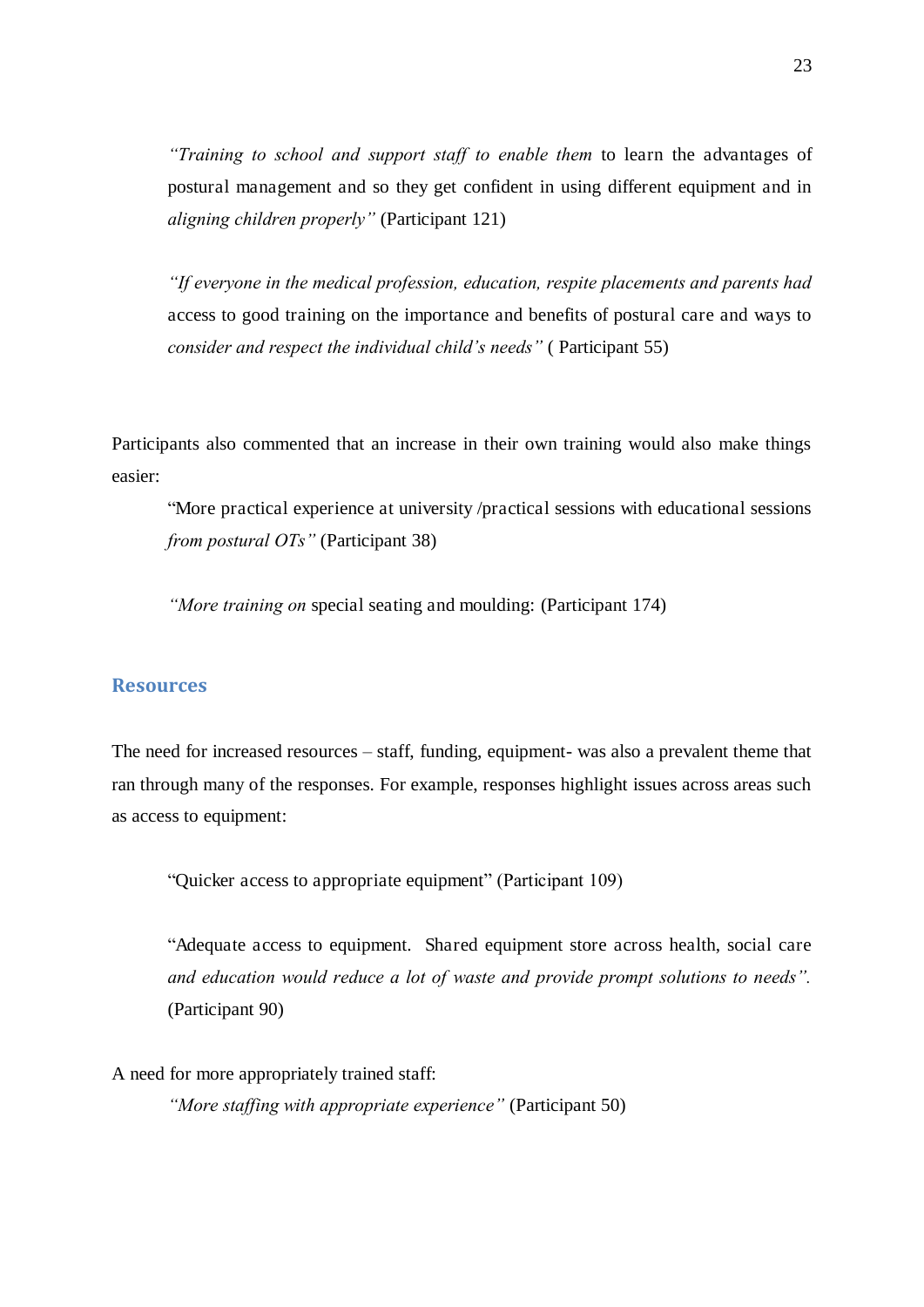And more funding to be available:

*"Better funding for certain postural care items such as sleep systems"* (Participant 64).

# **Increasing knowledge and understanding of postural**

Another theme focused on how increasing knowledge and understanding of postural care in schools and in the home environment would ease the barriers to providing postural care. For example many responses mention the advantage of increasing knowledge and understanding for parents. Consequently this could increase adherence to postural care management programs as parents become more aware of the benefits.

<span id="page-24-0"></span>*"Families (first circle of support) need training to understand the principles and why*  positions can be destructive. Once they have understanding, they have more confidence to put the principles in practice." (Participant 81)

*"The team around the child to be fully aware of the postural care needs and willing to support them"* (Participant 143).

Individuals were also asked to identify situations that would make providing postural care more difficult. Again, 110 of the 152 participants provided some comments to this question. An analysis of these responses often mirrored the areas already identified as factors that would make things easier (e.g., resources, lack of knowledge and understanding of postural care, training), but also revealed a number of different themes.

#### <span id="page-24-1"></span>**Lack of support in schools and from the family**

A number of responses referred to a lack of support by teachers and teaching assistants in providing a high standard of postural care to a child under their care. For example: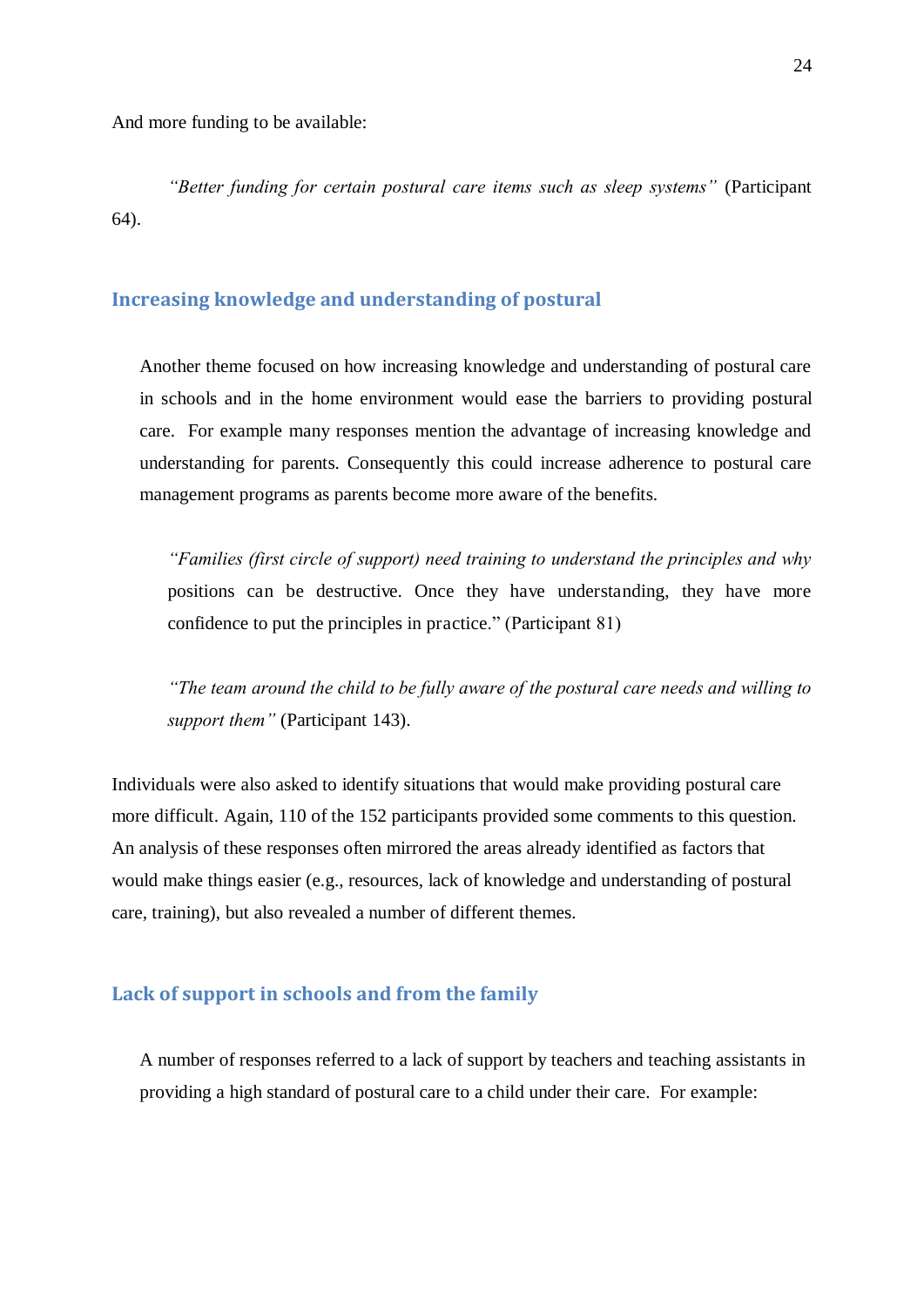*"I am concerned that postural care i*s not a high enough priority within school and that school staff feel they do not have enough staff to provide the level of care needed *by the children"* ( Participant 96)

"*Unwillingness of school staff to support programmes"* (Participant 143)

 A number of participants also cited a lack of support from family members and carers as a factor that increases difficulty. For example:

*"Resistance from child, family or carers to the postural care plan"* (Participant 40)

<span id="page-25-0"></span>*"Lack of cooperation with* the postural care plan, aims and objectives from parents *and others involved in the care"* (Participant 135)

# **Lack of consensus about care**

Respondents also commented on the lack of support, on how difficult providing postural care can be when there is a lack of consensus between carers and professionals about how to proceed in the best interest of the child. This theme was illustrated by a number of responses:

*"If family, carers, other professionals are not in agreement about the postural care required"* (Participant 6)

*"When parents or school staff do not agree with the OT advice for postural support or do not comply with this"* (Participant 24)

# **Time constraints**

This was an issue raised by respondents in relation to the time available to make a diagnosis and time available to consult with the parents.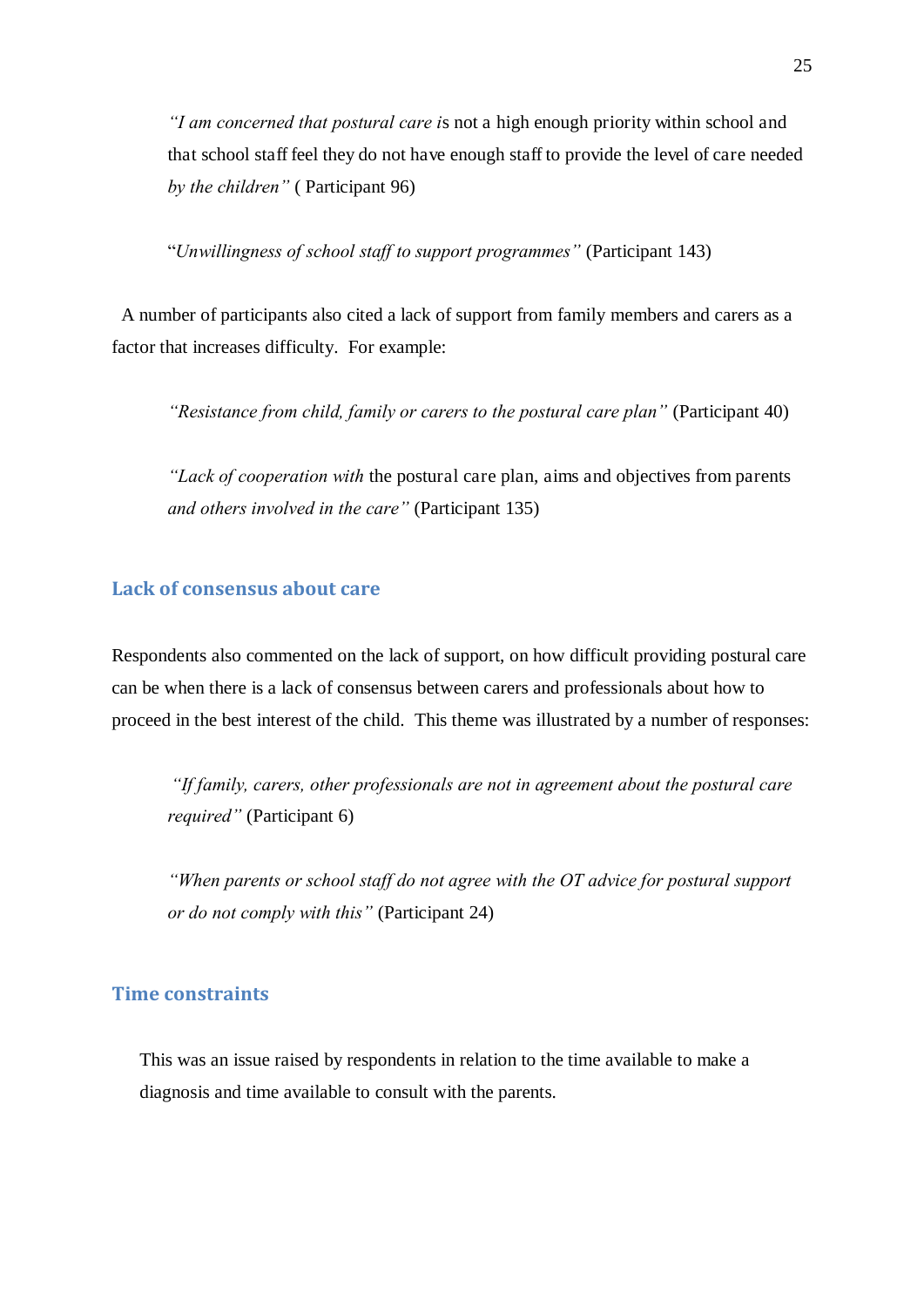*"Time to complete a proper assessment is vital. When rushed, it is probable that you couldn't assess for all postural needs, is seating lying standing toileting and bathing".* (Participant 51)

*"Lack of tim*e in school or home to give adequate training and support to parents and *school staff".* (Participant 69)

Responses collected from these two questions echo the concerns raised by the initial research that informed the first project (development of the A-Z of postural care booklet) by reaffirming that increasing knowledge and understanding of postural care is key to the provision of this care.

# **Discussion**

The strength of the measure is that it was developed from the evidence based content of the A- Z of postural care. In developing the items for the scale the consultation phase ensured that the views of professional and lay experts in the field of postural care, including parents teachers and therapists who care for and work with children with disabilities on a regular basis were incorporated. The scale therefore draws directly on the issues and experiences of those involved with postural care at school and home. The involvement of parents in the development of the scale is particularly important in the light of a shift towards patient involvement in the evaluation of health care interventions more generally and the development of outcome measures (Fitzpatrick et al., 2006).

<span id="page-26-0"></span>A second strength of the measure is the inclusion of questions that assess self-efficacy and confidence in overcoming barriers to providing postural. Previous research has identified the importance of including such measures when assessing an individual"s capability of completing a specific task or behaviour (Bandura, 2006). Therefore, in terms of taking the measure forward and utilising it in a training context, it is important to assess that selfefficacy is improved upon as this facilitates increased confidence to master the skills involved in providing good postural care.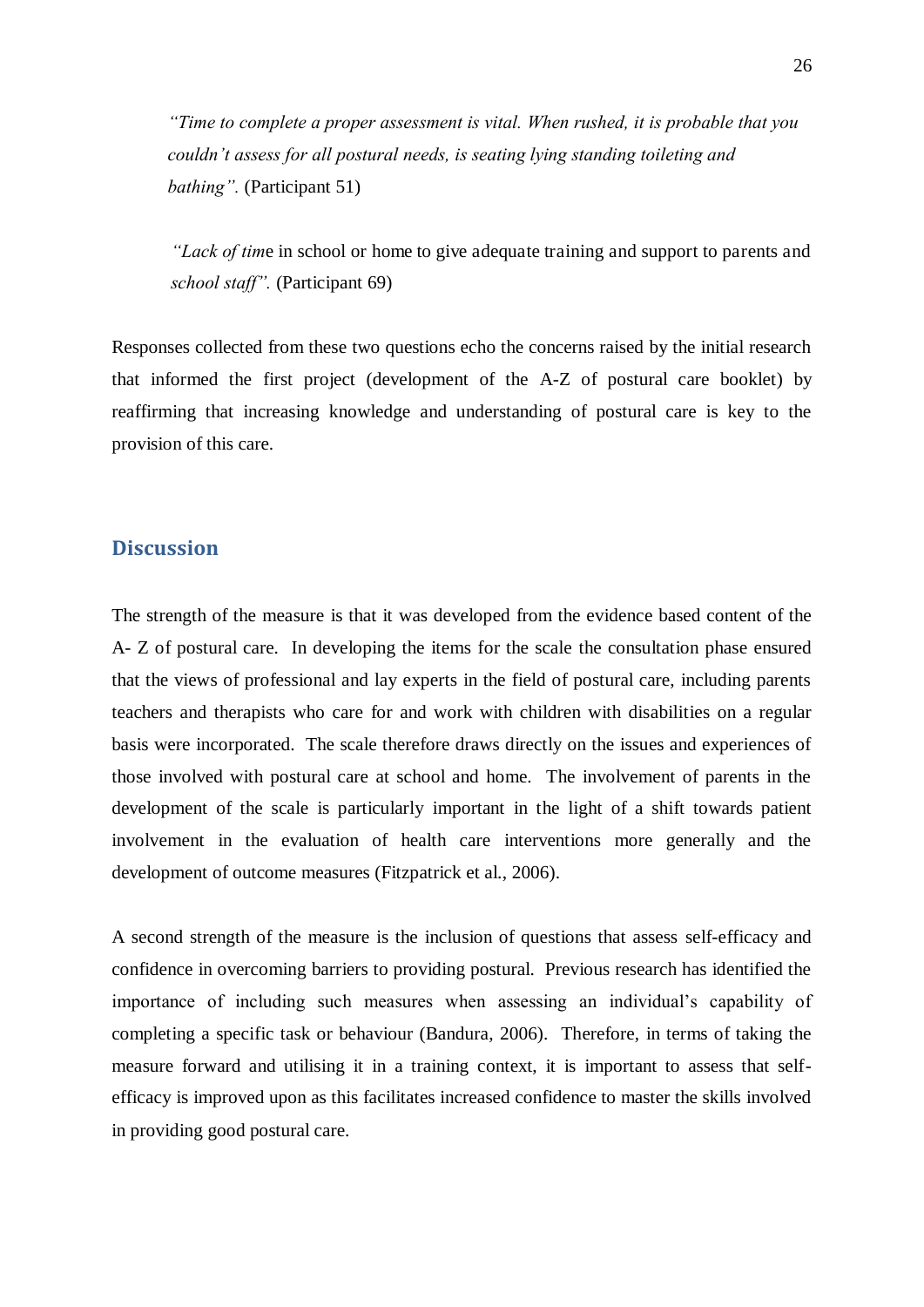<span id="page-27-0"></span>The response rate to the questionnaire from occupational therapists and physiotherapists working with children with disabilities indicates a strong level of interest and involvement in the development of the questionnaire as a tool for future research. Several of those therapists responding followed up with email queries and expressed an interest in finding out more about the research. Amongst these the research team received contact from therapists and parents involved with "night time" postural care drawing attention to the distinction between night -time and day-time postural care interventions. As a result of these helpful comments the researchers decided to define the questionnaire as relating specifically to "daytime" postural care. Postural care is defined as a 24 hour approach – the particular focus of this research has been on the management of the child during the day specifically at school and home.

The response from students was disappointing but this could be attributed to the timing of the questionnaire distributed when the students were completing assignments or out on placement. An alternative explanation could be that postural care is a specialist area of practice and as students they were not sufficiently aware of or involved with postural care to engage with the questions. It is known that relevance/interest affects the response rate of questionnaires (Edwards et al., 2002). Similarly it was difficult for us to identify and engage teachers willing to complete the questionnaire. The original questionnaire did include a section specifically focused on the inclusion of children in the curriculum targeted at teachers, which we were unable to validate during this phase of the research, because of the small number of teachers who responded. Again timing of the questionnaire distribution towards the end of term may have affected the response of teachers to the questionnaire. Further development of this aspect of the measure is planned to ensure the relevance and appropriateness of this section of the questionnaire.

# **Future directions**

This scale was design for use in a postural care training program that will be delivered in settings in Kent, Surrey and Sussex as part of a wider study which will explore the effectiveness of an education program for teachers and parents involved in postural care. The measure will be utilised before and after a postural care training programme to assess whether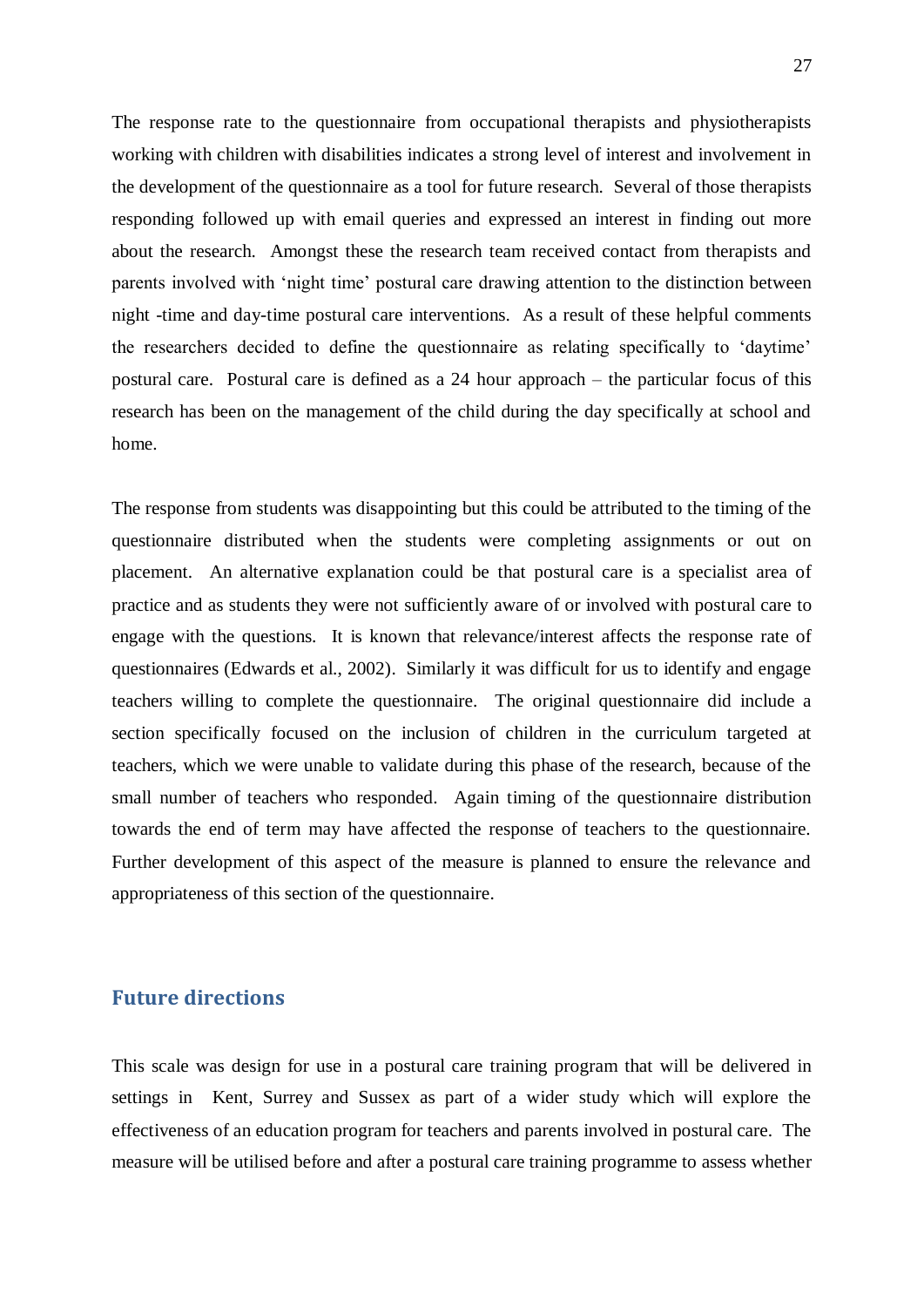<span id="page-28-0"></span>levels of knowledge/understanding and confidence increase from baseline as a result of the intervention. Results from the research will also be disseminated in the relevant professional journals and it is hoped that other researchers will see the benefit of using this validated outcome measure to assess the constructs identified.

# **Conclusions**

Reliability results suggest that the scale, and its three subscales, is a reliable measure of knowledge/understating, confidence and concerns about postural care. All Cronbach"s alphas were above the threshold and therefore we can conclude that the PC-UKC is measuring the factors we anticipated. The know groups validity analysis also revealed the expected results. Specifically, individuals with expertise in providing postural (i.e., Occupational Therapists /Physiotherapists) reported higher levels of knowledge/understanding and confidence and lower levels of concerns compared to the group with less experience (i.e., student OTs and physiotherapists, medical engineer). Furthermore this difference was significant at the .05 alpha level. Therefore it can be concluded that the PC-UKC scale is also a valid measure of knowledge/understanding, confidence and concerns.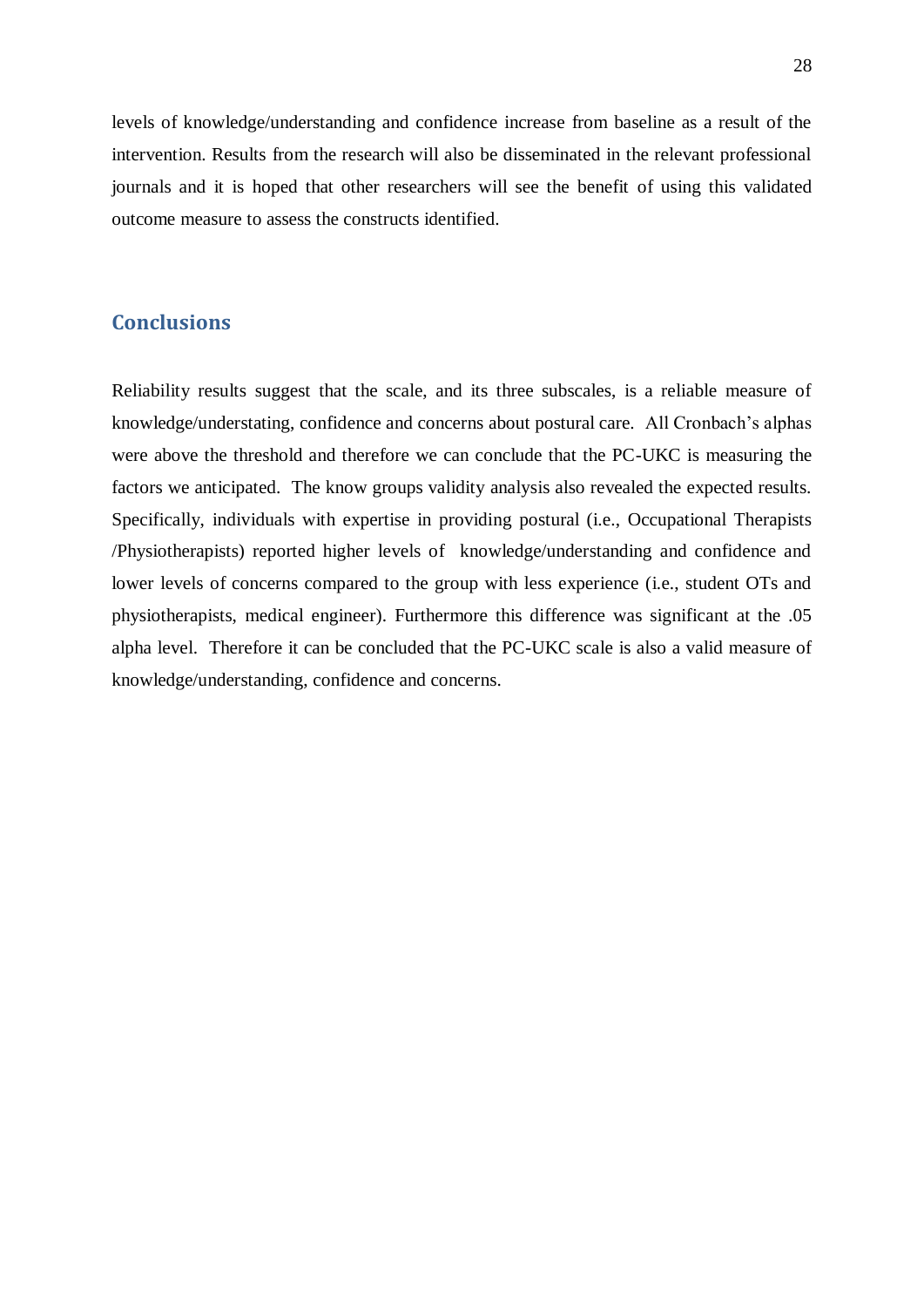# **References**

- Audit Commission. (2003). Services for disabled children. Retrieved from: [http://www.audit](http://www.audit-commission.gov.uk/)[commission.gov.uk](http://www.audit-commission.gov.uk/) (Accessed on 11.8.2011).
- Avramidis, E., & Norwich, B. (2002) Mainstream teachers' attitudes towards inclusion/integration: A review of the literature. European Journal of Special Needs Education, 17, 129-147.
- Bandura, A. (1977). Self efficacy towards a unifying theory of behavior change. Psychological Review, 84-215.
- Bandura, A. (2006). Guide for constructing self-efficacy scales. Self-Efficacy Beliefs of Adolescents, vol. 5. Information Age Publishing, Greenwich/ Connecticut, pp. 307–337.

Beresford, B. (1994). Positively parents *–* caring for a severely disabled child. SPRU. York.

- Cans, C. (2000), Surveillance of cerebral palsy in Europe: a collaboration of cerebral palsy surveys and registers. Developmental Medicine & Child Neurology, 42, 816–824. doi: 10.1111/j.1469-8749.2000.tb00695.x
- Contact a Family (2004). "*No time for us'* relationships between parents who have a disabled child: A survey of over 2,000 parents in the UK. Retrieved from: [www.cafamily.org.uk/publications.](http://www.cafamily.org.uk/publications) (Accessed on 11.8.2011).
- Edwards, P., Roberts, I., Clarke, M., DiGuiseppi, C., Pratap, S., Wentz, R., & Kwan, I. (2002). Increasing response rates to postal questionnaires: systematic review. British Medical Journal, 324, 1183-1185.
- Farley, R. (2003). What is the effectiveness of postural management? International Journal of Therapy and Rehabilitation, 10, 449-455.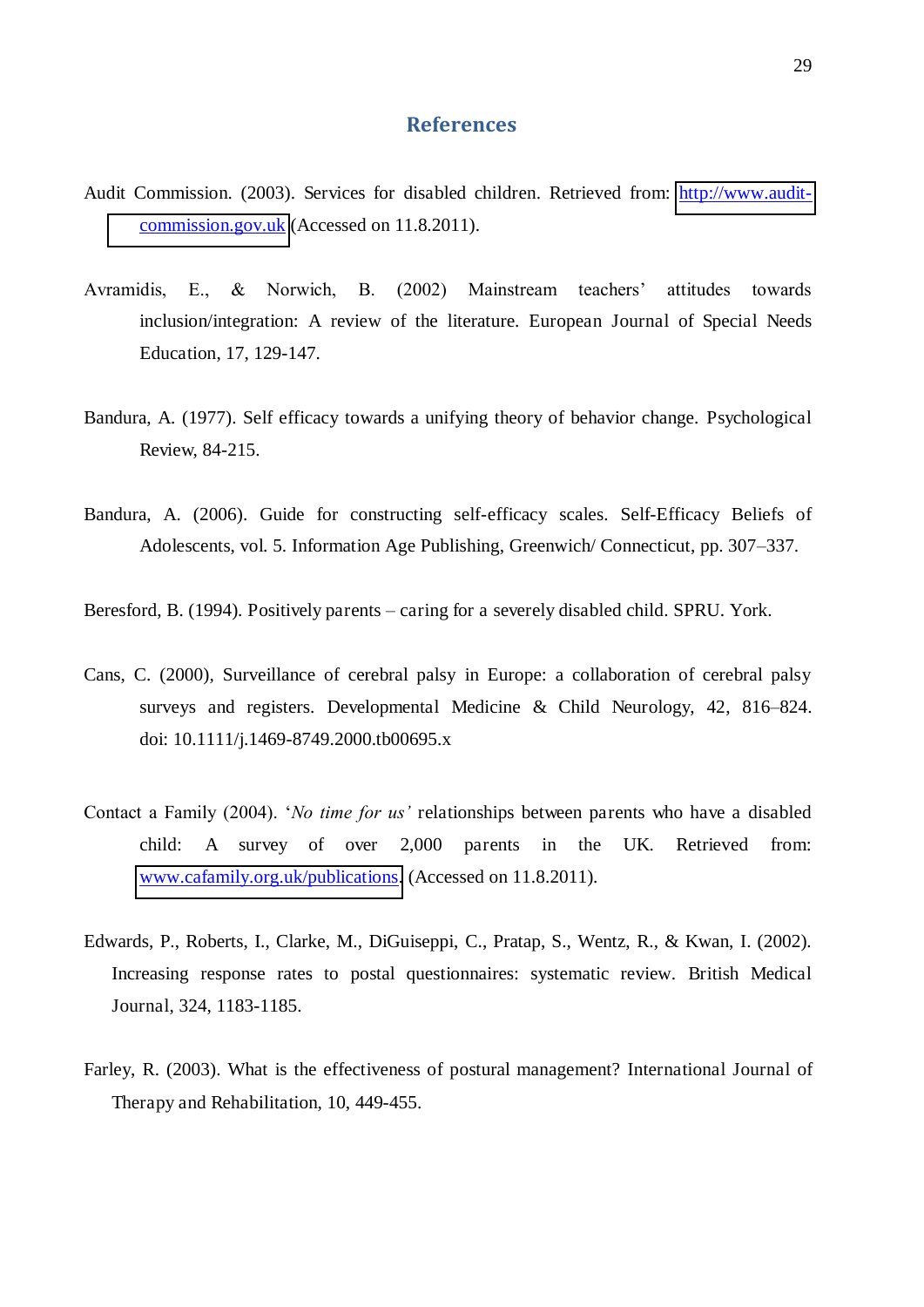- Fitzpatrick, R., Bowling, A., Gibbons E., et al. (2006). A Structured Review of Patient Reported Measures in Relation to Selected Chronic Conditions, Percpetions of Care and Carer Impact. University of Oxford. NCHOD.
- Gericke, T. (2006). Postural management for children with cerebral palsy: consensus statement. Developmental Medicine and Child Neurology, 48, 244-244.
- Healthcare commission report. (2008). The state of healthcare in England and Wales 2008. Retrieved from: [http://www.nelm.nhs.uk](http://www.nelm.nhs.uk/) (Accessed on 11.8.2011).
- Humphreys, G., & Pountney, T. (2006). The development and implementation of an integrated care pathway for 24 hour postural management: a study of the views of staff and carers. Physiotherapy, 92, 233-239.
- Hutton, E. (2008). Postural management for children with physical disabilities in mainstream primary schools *–* a pilot study of the views of teachers and teaching assistants. A Report to the Posture & Mobility Group. Retrieved from: http://www.fastuk.org/research/projview.php?id=1571(Accessed on 15.03.10).
- Hutton, E., & Coxon, K. (2008). Involving parents as service users in an interprofessional research project. Journal of Interprofessional Care. 22, 661-663.
- Hutton, E., & Coxon, K. (2011). 'Posture for learning': meeting the postural care needs of children with physical disabilities in mainstream primary schools in England – a research into practice exploratory study. Disability and Rehabilitation, Early Online, 1-13.
- Hutton, E., Poole, C., Godden, S., Mortimore, J., Jensen, J., & Ariss, T. (2009). A-Z of postural care. Canterbury Christ Church University. Retrieved from: <http://www.ekhuft.nhs.uk/home-page/patients-and-public/a-z-of-patient-information/a-c/> (Accessed on 5.5.10).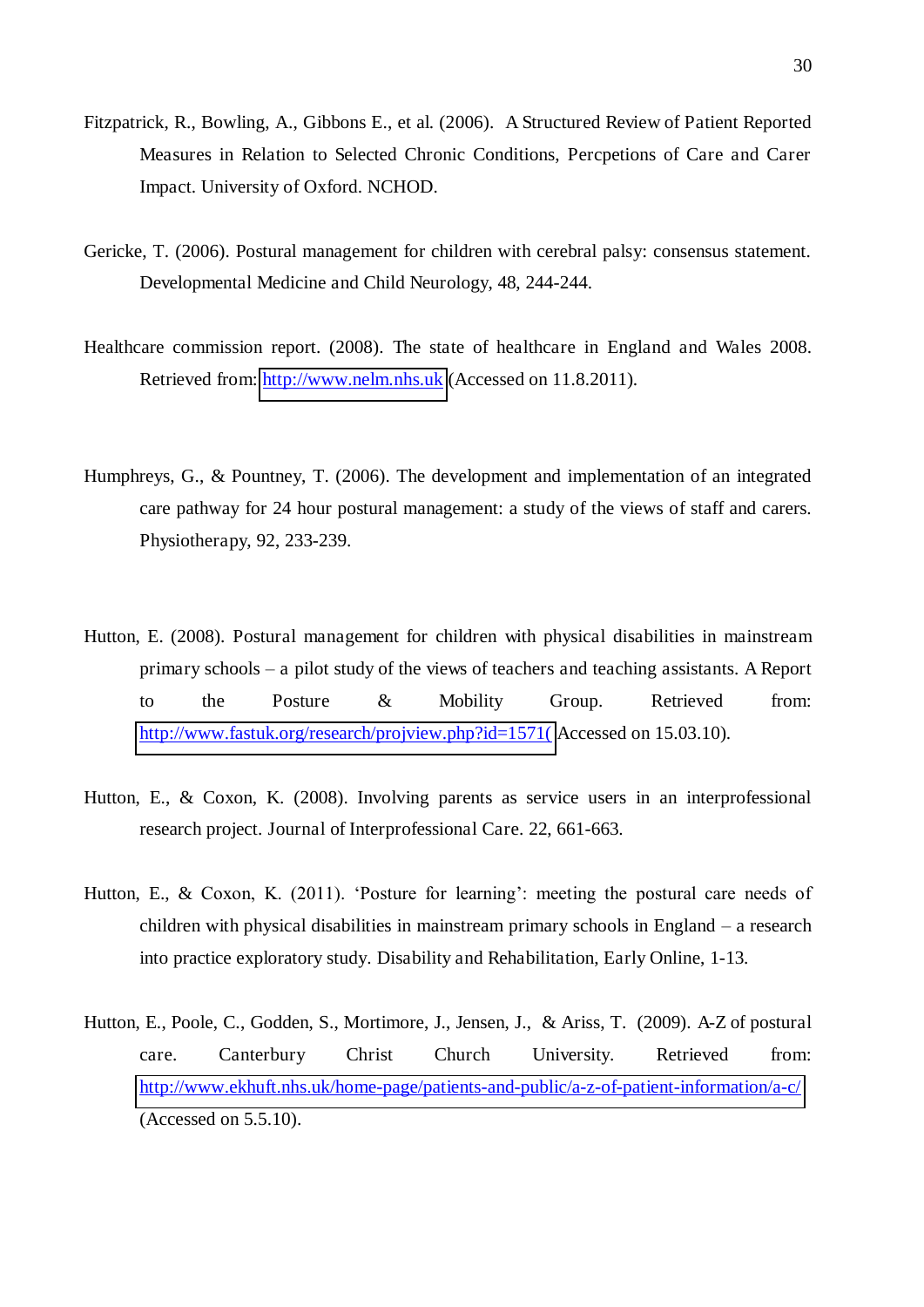- Knapp, D., & Cortes, H. (2002). Untreated hip dislocation in cerebral palsy. Journal of Pediatric Orthopedics, 22, 668-671.
- Lightfoot, J. (2002). Service support for children with chronic illness or physical disability attending mainstream schools. The Research Findings Register. Summary No: 716.
- Mukherjee, S., Lightfoot, J., & Sloper, P. (2000). The inclusion of pupils with a chronic health condition in mainstream school: what does it mean for teachers? Educational Research, 42, 59-72.
- Nunnally, J. C., & Bernstein, I. H. (1994). Psychometric theory. ( $3<sup>rd</sup>$  ed.). New York. McGraw-Hill.
- Pountney, T. E., & Mulchahy, C. M., Clarke, S. M., & Green, E. M. (Eds.). (2004). The Chailey approach to postural management  $(2^{nd}$  ed.). Chailey Heritage Clinical Services
- Rigby P, Ryan S, Campbell K (2009) Effects of adaptive seating devices on the activity performance of children with cerebral palsy. Archives Phys Med Rehabil 90 (8) 1389-95.
- Ryan, S., Campbell, K., Rigby, P., Fisbein, G., Ermon, B., Hubley, D., & Chan, B. (2009) The impact of adaptive seating devices on the lives of young children with cerebral palsy and their families. Archives of Physical Medicine & Rehabilitation, 90, 27-33.
- Ryan, S. (in press). An overview of systematic reviews of adaptive seating interventions for children with cerebral palsy: Where do we go from here? Disability and Rehabilitation: Assistive Technology
- Saarni, L., Nygard, C., Rimpela, A., Nummi, T., & Kaukiainen, A. (2007). The working postures amongst schoolchildren, A controlled intervention study on the effects of newly designed workstations. Journal of School Health, 77, 240-247
- Scrutton, D., Damiano, D., & Mayston, M. (Eds.). (2004) Management of the motor disorders of children with cerebral palsy. London: Cambridge University Press.